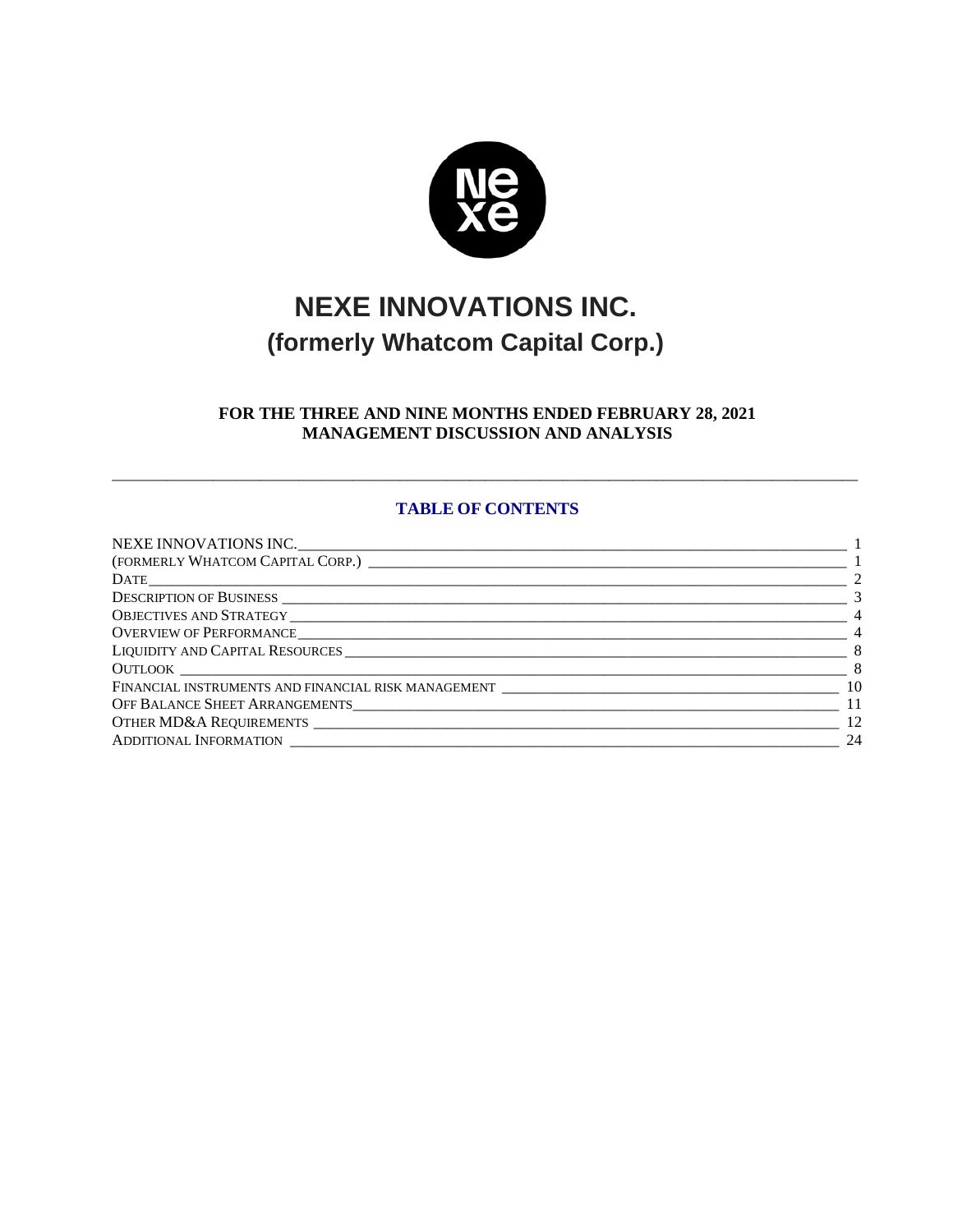# **FOR THE THREE AND NINE MONTHS ENDED FEBRUARY 28, 2021 MANAGEMENT DISCUSSION AND ANALYSIS**  $\overline{a_1}$  ,  $\overline{a_2}$  ,  $\overline{a_3}$  ,  $\overline{a_4}$  ,  $\overline{a_5}$  ,  $\overline{a_6}$  ,  $\overline{a_7}$  ,  $\overline{a_8}$  ,  $\overline{a_9}$  ,  $\overline{a_9}$  ,  $\overline{a_9}$  ,  $\overline{a_9}$  ,  $\overline{a_9}$  ,  $\overline{a_9}$  ,  $\overline{a_9}$  ,  $\overline{a_9}$  ,  $\overline{a_9}$  ,

# <span id="page-1-0"></span>**DATE**

This Management Discussion & Analysis ("MD&A") of NEXE Innovations Inc. and its subsidiaries (referred to as the "Company" or "NEXE") was prepared by management as at April 29, 2021 and was reviewed and approved by the Board of Directors of NEXE. The following discussion of performance, financial condition and future prospects should be read in conjunction with the consolidated condensed interim financial statements for the three and nine months ended February 28, 2021 and February 29, 2020 and the annual audited consolidated financial statements for the year ended May 31, 2020 and 2019, and notes thereto (the "Financial Statements"), which have been prepared in accordance with International Financial Reporting Standards ("IFRS"), as issued by the International Accounting Standards Board ("IASB"). The information provided herein supplements but does not form part of the Financial Statements. This discussion covers the three and nine month period ended February 28, 2021, and the subsequent period up to the date of issue of this MD&A.

The Company has prepared this MD&A following the requirements of National Instrument 51-102 ("NI-51-102"). These statements are filed with the relevant regulatory authorities in Canada. All currency amounts are expressed in Canadian dollars unless otherwise noted.

#### **Forward-Looking Information**

This MD&A contains forward-looking statements and information about the Company which reflect management's expectations regarding the Company's future growth, results of operations, operational and financial performance and business prospects and opportunities. In addition, the Company may make or approve certain statements or information in future filings with Canadian securities regulatory authorities, in news releases, or in oral or written presentations by representatives of the Company that are not statements of historical fact and may also constitute forward-looking statements or forward looking information. All statements and information, other than statements or information of historical fact, made by the Company that address activities, events or developments that the Company expects or anticipates will or may occur in the future are forward-looking statements and information, including, but not limited to statements and information preceded by, followed by, or that include words such as "may", "would", "could", "will", "likely", "expect", "anticipate", "believe", "intends", "plan", "forecast", "budget", "schedule", "project", "estimate", "outlook", or the negative of those words or other similar or comparable words.

Forward looking statements and information involve significant risks, assumptions, uncertainties and other factors that may cause actual future performance, achievement or other realities to differ materiality from those expressed or implied in any forward-looking statements or information and, accordingly, should not be read as guarantees of future performance, achievement or realities. Although the forward-looking statements and information contained in MD&A reflect management's current beliefs based upon information currently available to management and based upon what management believes to be reasonable assumptions, the Company cannot be certain that actual results will be consistent with these forward-looking statements and information. A number of risks and factors could cause actual results, performance, or achievements to differ materially from the results expressed or implied in the forward-looking statements and information. Such risks and factors include, but are not limited to, the following:

- the Company may continue to operate at a net loss and a going concern;
- the Company has a limited operating history;
- the Company may require additional liquidity;
- the Company will continue as a going concern;
- ability to commercialize the NEXE Pod;
- the Company's future is highly dependent upon the sales of Keurig and Nespresso beverage systems;
- the Company may become subject to litigation;
- the Company being able to secure and maintain its manufacturing equipment and facilities;
- the Company does not plan to pay dividends in the near future;
- the Company may need to take active steps to protect its intellectual property;
- research and development requires significant investment and commitment of resources;
- the Company's development and launch of new platforms and productions is critical to the Company's financial results and growth strategy;
- ability to meet market expectations for financial performance;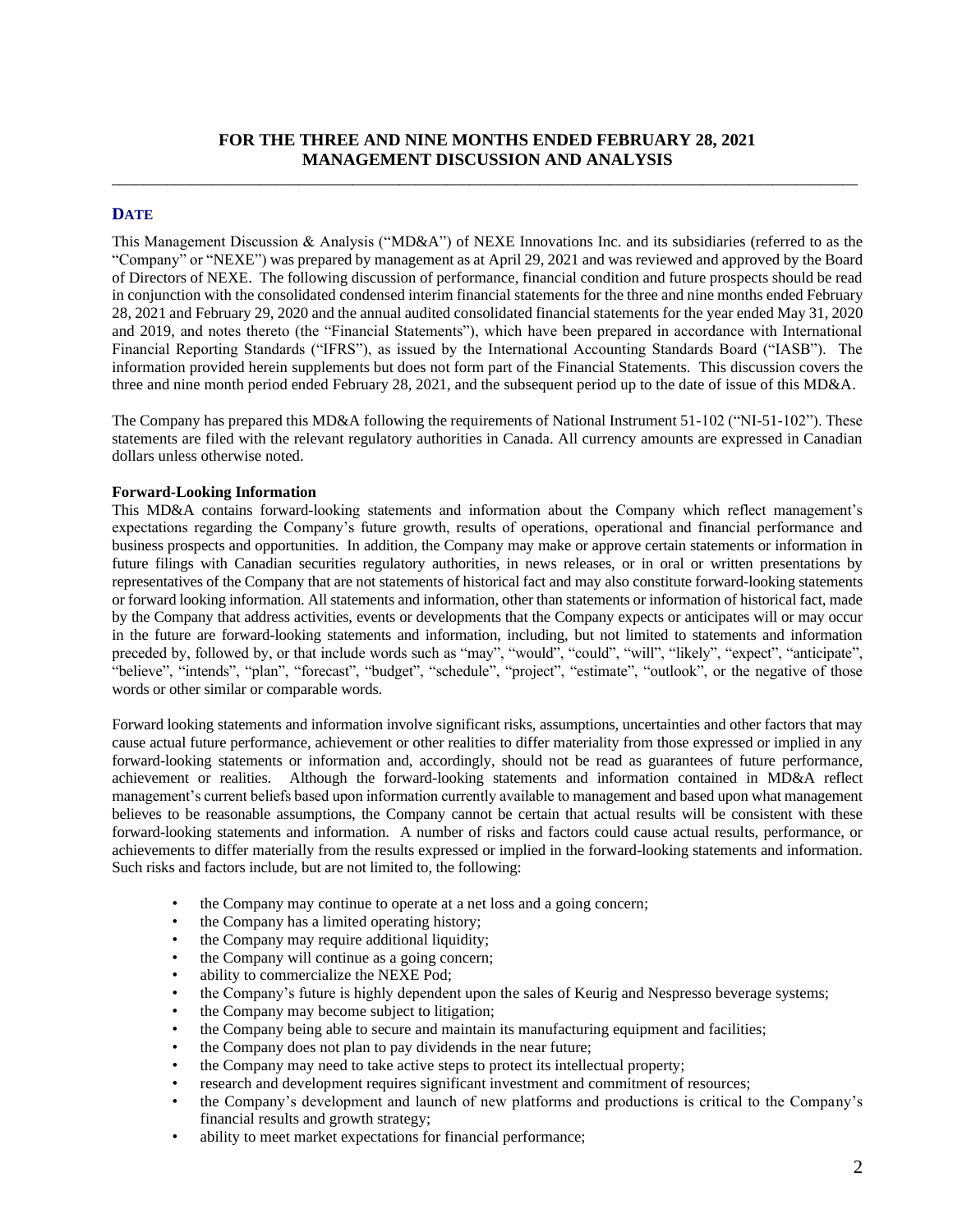- any changes in the beverage environment and retail landscape;
- if the Company is reliant on a limited number of customers, the loss of such customers could have an adverse impact on its business;
- expansion of the business and increased product offerings may cause disruption of the Company's business;
- the Company's ability to maintain strategic relations with well recognized brands;
- product safety and quality concerns;
- the Company's ability to negotiate flexible long term purchase contracts;
- risks associated with acquisitions;
- the Company's products and services may become obsolete without innovation;
- the Company maintaining adequate insurance;
- the Company's risks related to product development and technology change;
- the Company will be profitable;
- The Company's products will be accepted by the market;
- The Company has an evolving business model and thus its services and products could change;
- the Company may lose customers which may have a significant impact on revenues;
- the Company will be dependent on the experience and skill of its management and key personnel;
- ability to promote its brand;
- the Company's growth depends in part on strategic relationships;
- the Company's ability to expand and grow its operations and scale production of its products;
- the Company may be vulnerable to security breaches;
- government regulation of the Company's products and services;
- the Company not infringing a third party's intellectual property rights;
- the Company faces competition from larger businesses;
- the Company may require additional financing;
- product recalls may have an adverse impact on the Company;
- the Company's business is dependent on demand for coffee;
- the directors and officers may engage in business that is in conflict with the Company.
- the Common Shares of the Company are speculative and may experience high volatility on the TSX-V;
- global economic conditions may adversely affect the Company's business;
- foreign exchange rates; and
- market perception of smaller companies.

Although the Company has attempted to identify important risks and factors that could cause actual actions, events or results to differ materially from those described in forward-looking statements or information, there may be other factors and risks that cause actions, events or results not to be as anticipated, estimated or intended. Further, any forward-looking statements and information contained herein are made as of the date of this MD&A and, other than as required by applicable securities laws, the Company assumes no obligation to update or revise them to reflect new events or circumstances. New factors emerge from time to time, and it is not possible for management to predict all of such factors and to assess in advance the impact of each such factor on the Company's business or the extent to which any factor, or combination of factors, may cause actual realities to differ materially from those contained in any forward-looking statement or information. Accordingly, readers should not place undue reliance on forward looking statements and information contained in this MD&A. All forward-looking statements and information disclosed in this MD&A, are qualified by this cautionary statement.

## <span id="page-2-0"></span>**DESCRIPTION OF BUSINESS**

The Company is currently developing compostable (plant-based) single-serve coffee pods. At the Company's wholly owned facility in Surrey, British Columbia, the Company is able to roast, produce and package coffee into the Company's proprietary and fully compostable capsules, known as "NEXE PODs". Additionally, the Company has also purchased three-dimensional printers, which have been beneficial to the Company developing hundreds of iterations of the Keurig K-Cup, Nespresso, and soluble capsules. This in-house testing process contributes toward the Company developing the NEXE POD for commercialization. The Company is also developing Nespresso-sized pods as well as assessing other fully compostable packaging opportunities. The Company will continue to commercialize the NEXE POD and soluble format capsules and intends to develop the NEXE brand as the standard in fully compostable packaging. Ultimately, the Company aspires to be a leading partner to major Consumer Packaging Companies ("**CPG**") to provide compostable solutions for a variety of beverages, including coffee, tea and others.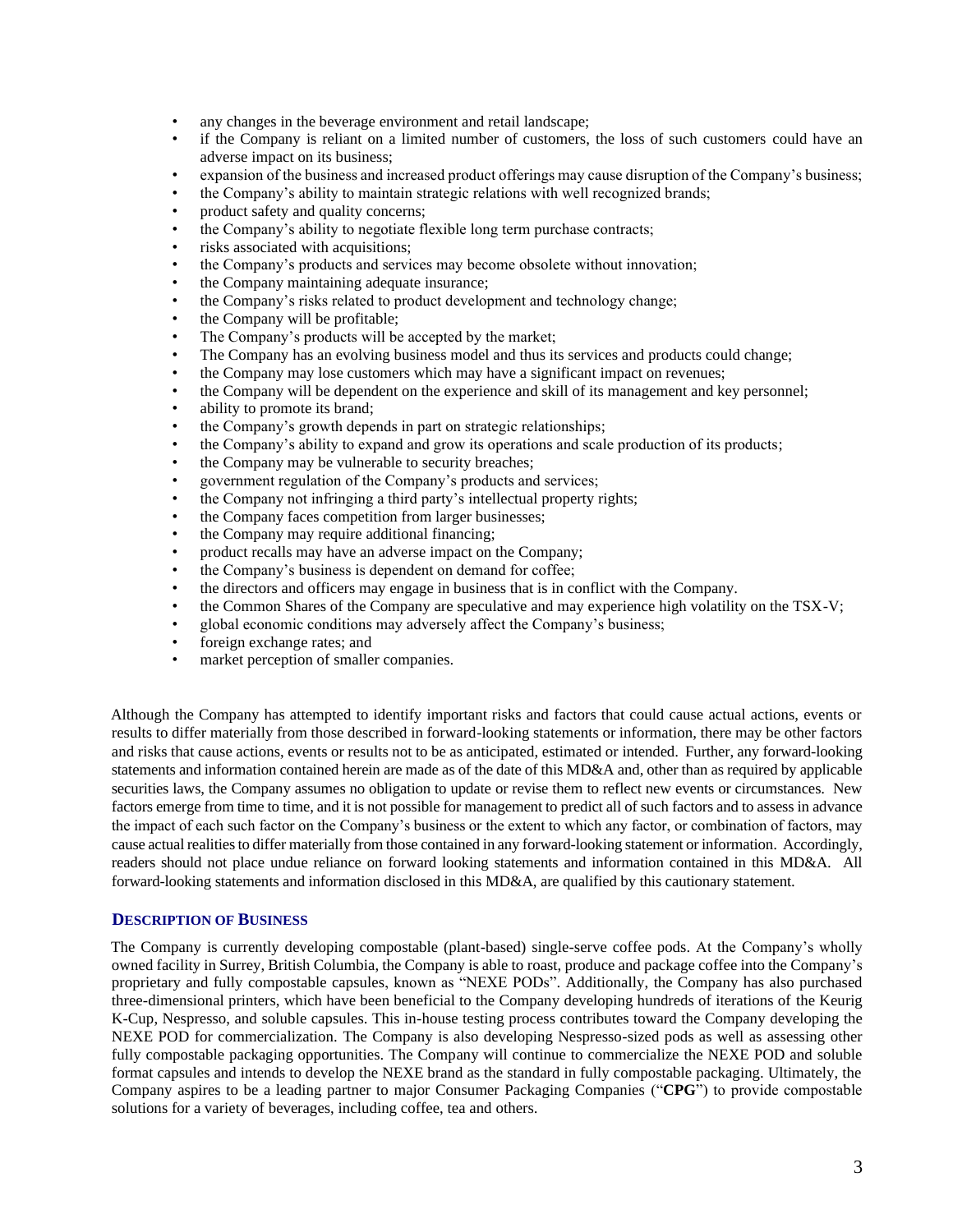#### <span id="page-3-0"></span>**OBJECTIVES AND STRATEGY**

The focus and belief of the Company is that the NEXE POD can eradicate the waste created by single-serve plastics pods. The Company's goal is to attract and sustain a significant portion of the single-serve pod beverage market, as there is a growing demand for environmentally friendly and sustainable products, brands will continue to shift to environmentally sustainable solutions for pods for Keurig and Nespresso single-serve brewing systems.

The Company's technology platform consists of the patented, fully compostable, "NEXE POD" as well as the proprietary equipment involved with the process of making the NEXE POD. Hundreds of municipalities in the European Union, Canada, and the United States are moving in the direction of introducing comprehensive compost systems, making the NEXE POD a viable alternative to the typical plastic coffee capsules currently available in the marketplace.

## <span id="page-3-1"></span>**OVERVIEW OF PERFORMANCE**

During the nine-month period ended February 28, 2021, the Company has been focused on completing certain key milestones towards commercialization of the NEXE POD. These milestones included:

- Completing NEXE's coffee transport system, which roasts and grinds coffee in a contained environment.
- Completing factory and site acceptance testing for dosing and sealing machines in the NEXE POD for the Keurig market.
- Completion and commercialization of the NEXE POD for the soluble market (i.e. hot chocolate, superfoods like MCT, etc.).
- Successfully launched its premium Xoma Superfoods line, which is intended to meet demand from the health and environmentally conscious consumers

NEXE also received the results of its final compost study which states that the NEXE POD is fully compostable in under 90 days. Furthermore, NEXE is in discussions with various commercial entities which could eventually serve as customers.

The Company has placed equipment orders for acquisition of proprietary equipment in the amount of \$1,690,000 EUR (CAD- \$2,568,800) which is scheduled to be delivered June 2021. Orders for an injection molding machine and a prototype machine were delivered in the fourth calendar quarter of 2020, with total commitments of US\$138,330 and US\$229,806 respectively.

## *Reverse Takeover Transaction*

On December 15, 2020, the Company completed its acquisition of NEXE Innovations Inc., a private British Columbia company, ("**NEXE**") pursuant to the terms of an amalgamation agreement dated August 11, 2020, as amended, (the "**Agreement**") among the Company, the Company acquired all of the issued and outstanding securities of NEXE from NEXE's securityholders (the "**Transaction**"). In conjunction with closing of the Transaction, the Company completed a consolidation on the basis of two and one-half pre-consolidation common shares of the Company were exchanged for one post-consolidation common share of the Company (the "**Consolidation**"). Each holder of NEXE Shares received one (1) post-Consolidation common share of the Company (a "**Resulting Issuer Share**") for each NEXE Share held, each holder of NEXE Class A Preferred Shares, Series A ("**Series A Shares**") received one (1) Resulting Issuer Share for each Series A Share held, each holder of NEXE Class A Preferred Shares, Series A Preferred ("**Series A Preferred Shares**") received one (1) Resulting Issuer Share for each Series A Preferred Share held, and each holder of NEXE Class A Preferred Shares, Series 1 ("**Series 1 Shares**") received one and one-half (1.5) Resulting Issuer Shares for each Series 1 Share held. All currently outstanding convertible securities of NEXE, including NEXE share purchase warrants and NEXE stock options were exchanged or replaced with convertible securities of the Resulting Issuer based on a 1:1 ratio and on the same economic terms and conditions as previously issued.

Upon completion of the Transaction, Nexe became a wholly-owned subsidiary of the Company and the Company changed its name to "NEXE Innovations Inc.". The combined entity (the "Resulting Issuer") will continue the business of Nexe as a Tier 2 "technology" issuer on the Exchange.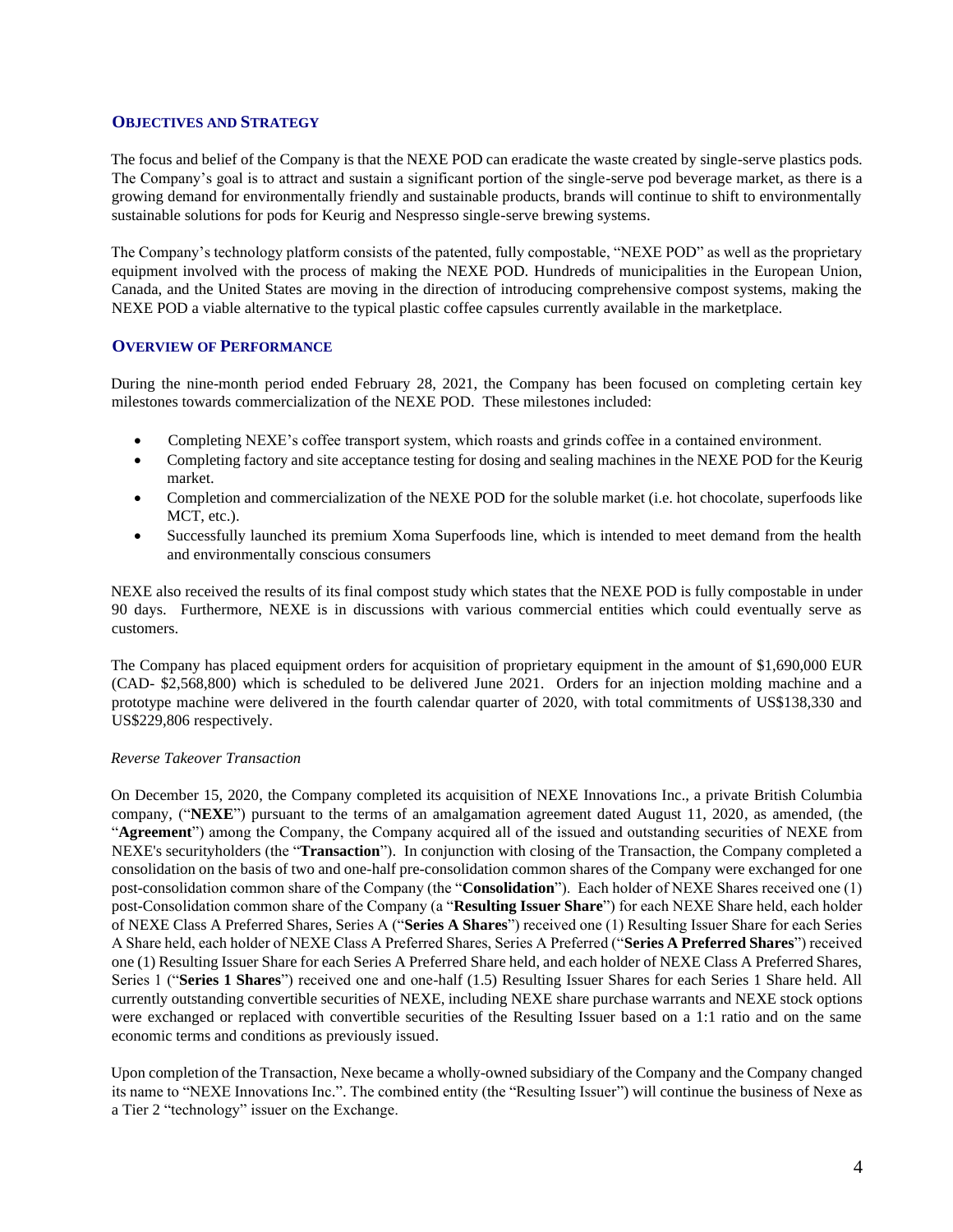On December 15, 2020, the Company received the proceeds from its brokered private placement (the "Brokered Private Placement") of 11,437,500 subscription receipts (each, a "Subscription Receipt") at a price of \$0.80 per Subscription Receipt for aggregate gross proceeds of \$9,150,000. The Brokered Private Placement was led by Canaccord Genuity Corp. (the "Agent"). Under the Brokered Private Placement, the Agent received a cash commission of up to 7% of the total proceeds of the Brokered Private Placement except for subscribers of the president's list in which case the Agent received a cash commission of up to 3%. The Agent was also issued a total 692,585 non-transferable common share purchase warrants (each an "Agent's Warrant"). Each Agent's Warrant will be exercisable into one Resulting Issuer Share at a price of \$0.80 until December 15, 2021. The Agent also received a corporate finance fee consisting of \$75,000 in cash and 93,750 Resulting Issuer Shares. NEXE also paid the Agent's reasonable out-of-pocket expenses, including legal fees, plus disbursements and taxes.

Additionally, the Company closed and received Subscriptions to the NBPP totaling \$5,018,562 in gross proceeds and issued 6,273,203. This represented an oversubscription of \$518,562 from the previously announced Non-Brokered Financing of \$4,500,000. Each unit ("Unit") at a price of \$0.80 per unit in conjunction with closing the Transaction, will consist of one common share of the Company and one share purchase warrant, with each warrant entitling the holder to purchase a common share of the Company at a price of \$1.00 per share until December 15, 2021.

In connection with the Transaction, the Company (formerly Whatcom Capital Corp.) completed a consolidation of its common shares (the "Consolidation"), wherein every shareholder received one new Whatcom common share (a "New Whatcom Share") for every two and a half (2.5) pre-Consolidation Whatcom common shares.

The Transaction closed on December 15, 2020 and trading in the common shares of the Company began on the Exchange under the stock symbol "NEXE" on December 18, 2020.

## *Government Grants*

The Company received \$750,000 from the Department of Natural Resources – Innovative Solutions Canada ("NRCAN") for the development of the NEXE POD after submitting a bio-based application, a total of \$1 million is receivable by the Company from NRCAN in staged quarterly payments.

On January 14, 2021, announced that it was the recipient of a \$1,000,000 grant awarded by the Government of Canada ("GOC") to support the commercialization of its NEXE *Nespresso*-Compatible Pods. The award is part of Phase 2 of the GOC's Plastics Challenge: [Improved Compostability of Bioplastics](https://www.ic.gc.ca/eic/site/101.nsf/eng/00038.html) ("Bioplastics Challenge"). This follows a \$150,000 grant that NEXE received in 2019 during Phase 1 of the program to support prototype development. This award will support the high-speed manufacturing of the Company's NEXE *Nespresso*-Compatible pods following the announcement of best-in-class composting results last week.

The Company was awarded Phase 2 funding to develop plant-based and fully compostable *Nespresso*-Compatible coffee pods from bioplastic and wood fibre. This project was recognized for its potential to improve the compostability of bioplastics and to substantially reduce plastic waste.

## *Launch of Xoma Superfoods*

On December 30, 2020, the Company announced results from Pilot-scale composting and sieving tests for measurement of disintegration performed on its NEXE *Nespresso®*-Compatible Pods by OWS Labs that conforms to international standards. Key Highlights of the tests showed:

- NEXE *Nespresso*-Compatible Pods achieve 100% breakdown by composting within 10 weeks.
- These results meet key requirements for certification as compostable in both North American and European markets.
- The NEXE *Nespresso* Pod was engineered to give among the highest extraction and volume of coffee against other compatible competitors.

These results meet critical international standards required for certification as compostable materials, including American standards ASTM D6400 and D6868, European standard EN 13432, and International standard ISO 17088. The trials also found that NEXE *Nespresso* Compatible Pods had no negative effects on the quality of the resulting compost.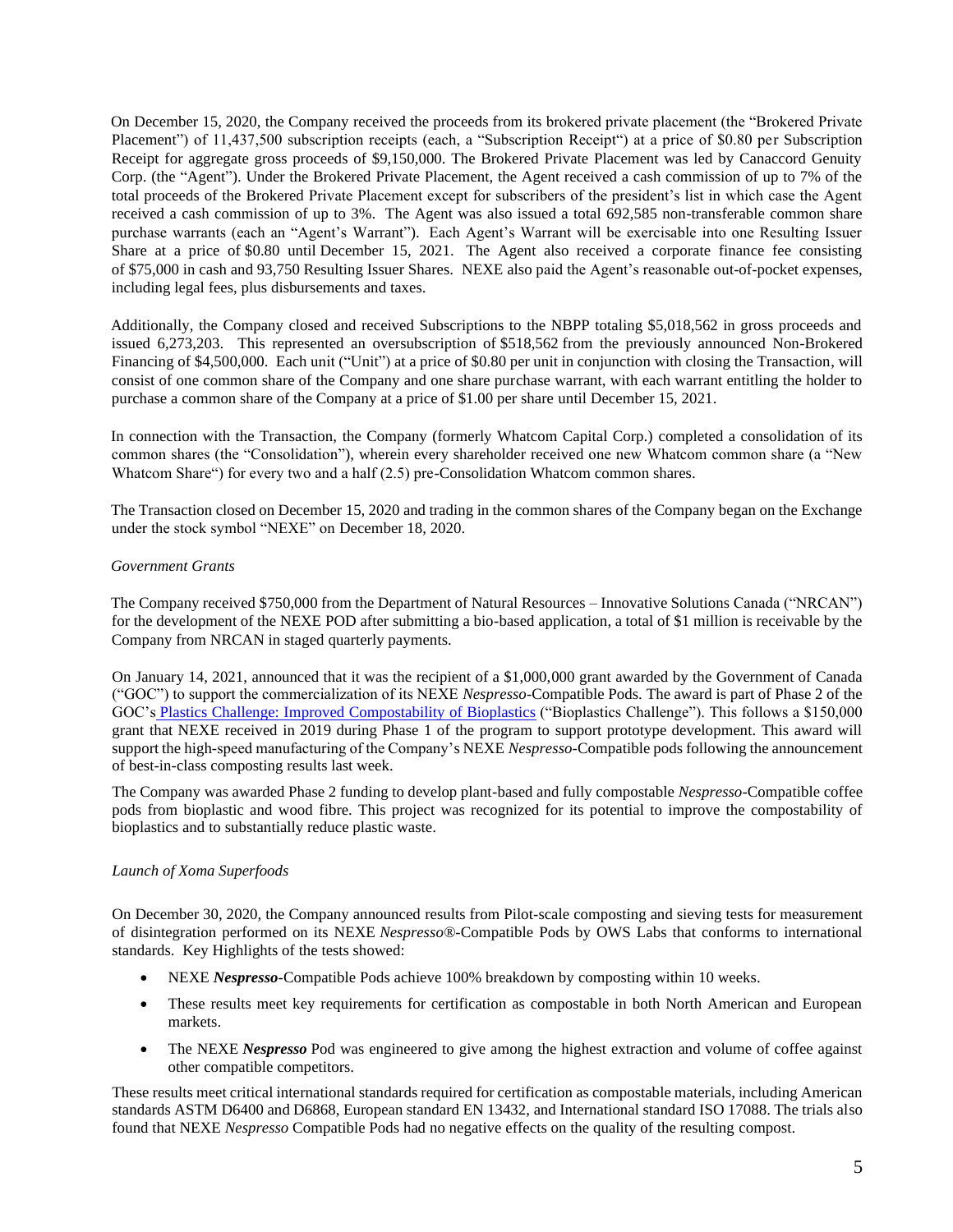*Nespresso® is a registered trademark of Nestlé Nespresso SA. NEXE wishes to advise readers that it is not affiliated with or endorsed by Nestlé Nespresso SA or the Nestle brand and the NEXE Nespresso compatible pod is compatible with Nespresso format coffee machines.* 

On January 12, 2021, the Company announced its in-house coffee and superfoods brand, XOMA Superfoods. XOMA – derived from the Greek word for soil – allows the Company to meet its sustainability mandate, while providing our customers with the highest quality coffees and superfoods. Launch of the first stock-keeping unit (SKU) under the XOMA Superfoods brand, a soluble micro-ground coffee fortified with MCT oil packaged in the NEXE Pod, pilot launch. NEXE plans to add more products, available for purchase online and through subscription, via a new direct to consumer ecommerce platform.



#### *Expansion of Facility*

On January 20, 2021, the Company announced the expansion of its research, development and manufacturing facility in Surrey, BC, next door to its existing approximate 10,000 sq. ft. facility increasing total square footage to approximately 20,000 sq. ft. The expansion will include increased space for laboratories, factory floor and offices.

The new space consists of more than 8,000 sq. ft. production floor and roughly 2,000 sq. ft. of office space to be used as an innovation center for current and new product development. This plant expansion will house key equipment for manufacturing of the Company's compostable beverage pods in both K-Cup and Nespresso formats. NEXE will also use the space for order fulfillment as part of the launch of XOMA Superfoods.

NEXE will take possession of the additional manufacturing space on February 1st 2021, with planned expansion into additional offices on March 1st 2021.

#### *COVID-19*

There continues to be a global outbreak of COVID-19 (coronavirus), which has had a significant impact on businesses through the restrictions put in place by the Canadian, provincial and municipal governments regarding travel, business operations and isolation/quarantine orders. At this time, it is unknown the extent of the impact the COVID-19 outbreak may have on the Company as this will depend on future developments that are highly uncertain and that cannot be predicted with confidence. These uncertainties arise from the inability to predict the ultimate geographic spread of the disease, and the duration of the outbreak, including the duration of travel restrictions, business closures or disruptions, and quarantine/isolation measures that are currently, or may be put, in place by Canada and other countries to fight the virus. While the extent of the impact is unknown, we anticipate this outbreak may cause staff shortages, and increased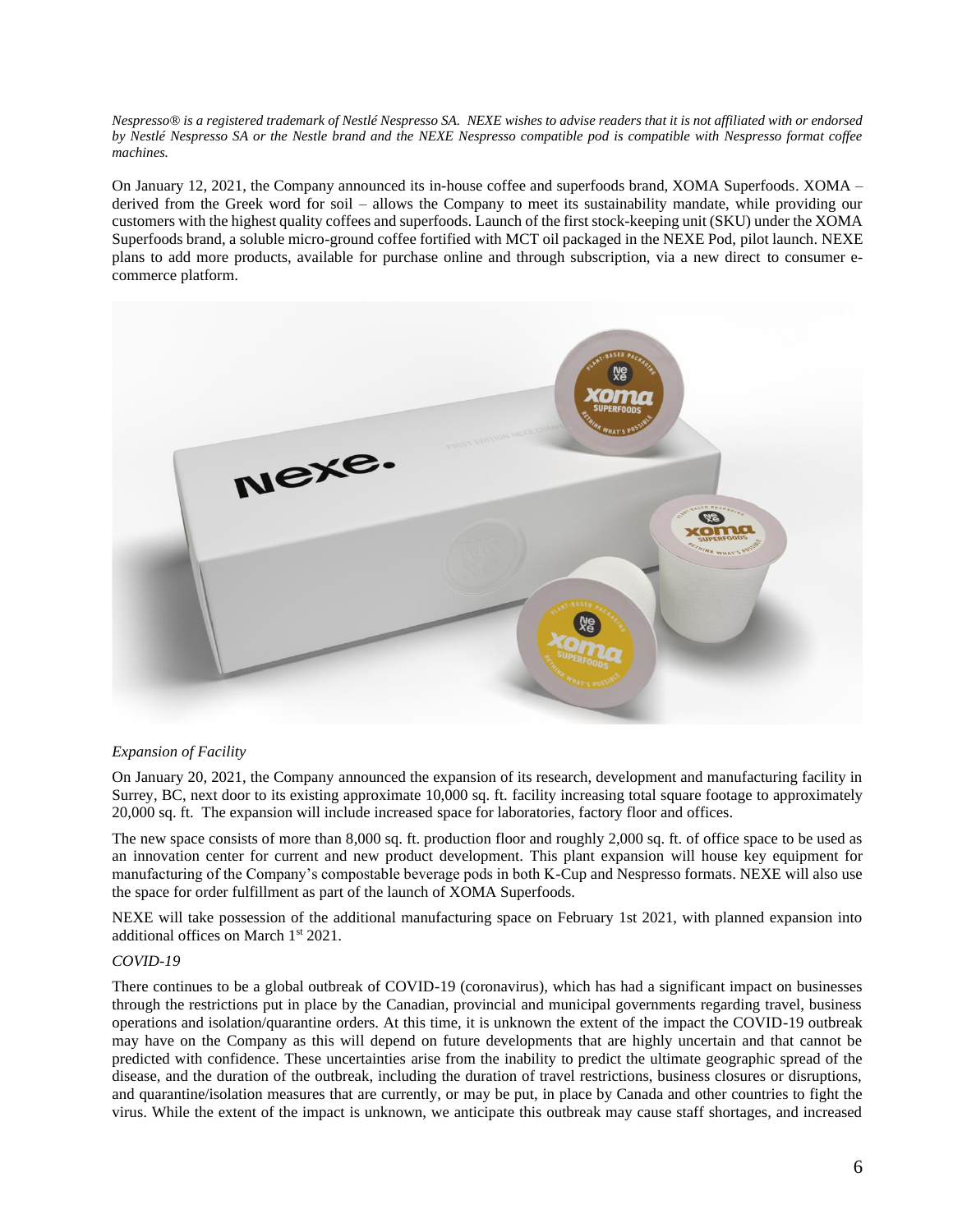government regulations, all of which may negatively impact the Company's business and financial condition. The Company continues to raise financing and receive government grants.

#### **SUBSEQUENT EVENTS**

On April 6, 2021, the Company launched XOMA Superfoods eCommerce store. The eCommerce store offers three 12 count coffee products with functional ingredients packaged in NEXE's fully-compostable, plant-based capsules, which are compatible with Keurig single-serve coffee brewing systems.

Currently, three products offered are:

- **XOMA Coffee Fortified with MCT**: Get the health and energy benefits that come from medium-chain triglycerides (MCT) along with your morning cup of coffee. Xoma's MCT is made from virgin coconut oil.
- **XOMA Mushroom Coffee** (launched April 13, 2021): Chaga, cordyceps and lion's mane mushrooms are a rich, low-calorie source of fibre, protein and antioxidants with a host of health benefits, with XOMA's dark roasted coffee.
- **XOMA Keto Coffee** (launched April 27, 2021): XOMA's Keto coffee is a rich and energizing beverage made with quality fats and MCT oil, flavoured with hints of vanilla.

On April 9, 2021, the Company closed a bought deal public offering of units (the "Units") with a syndicate of underwriters led by Canaccord Genuity Corp. (the "Underwriters"). The Underwriters exercised the over-allotment in full and as a result the Company issued a total of 17,250,000 Units at a price of \$2.00 per Unit (the "Offering Price") for aggregate gross proceeds to the Company of \$34.5 million (the "Offering").

Each Unit consists of one common share of the Company (a "Common Share") and one-half of one Common Share purchase warrant (a "Warrant"). Each whole Warrant is exercisable to acquire one Common Share (a "Warrant Share") until April 9, 2023 at an exercise price of C\$2.50 per Warrant Share.

The Company paid a cash commission of \$1,905,000 and issued to the Underwriters an aggregate of 952,500 underwriter warrants, each exercisable into one Common Share at a price of \$2.00 per Common Share until April 9, 2023.

The Company intends to use the net proceeds of the Offering to increase production capacity, strategic acquisitions, new product developments and for general corporate purposes. The Units were issued pursuant to a prospectus supplement dated April 7, 2021 that is filed with the securities regulatory authorities in all provinces of Canada except Quebec under Company's base shelf prospectus dated March 29, 2021.

## **FINANCING ACTIVITIES**

The Company issued 17,710,703 units at a price of \$0.80 per Unit raising gross proceeds of \$14,168,562. Each Unit is comprised of one common share and one-half of one share purchase warrant, each whole warrant is exercisable into one common share of the Company at a price of \$1.00 per share until December 15, 2021. During the nine months ended February 28, 2021, 13,361,657 warrants were exercised. Prior to December 15, 2020, the Company issued 230,383 (2020: 3,153,718) units at a price of \$0.65 per unit, raising gross proceeds of \$149,749 (2020: \$2,049,917). Each unit comprised of one Class A Series A preferred share (the "Preferred Shares") and one share purchase warrant (the "Warrants"), each Warrant is exercisable into one Preferred Share of the Company at a price of \$1.10 per share for a period of two years from the issuance date. The Company recorded \$982,416 in share issuance costs during the nine months ended February 28, 2021.

## **RESULTS OF OPERATIONS**

## **Three months ended February 28, 2021**

The Company recorded a net loss of \$6,366,013 or \$0.10 per share (February 29, 2020 – net loss of \$649,700 or \$0.04 per share) for the three months ended February 28, 2021. The higher net loss is partly a result of the Company completing its go-public transactions and incurring additional costs related to staffing, consulting and market awareness. A non-cash listing expense of \$2,614,701 was recorded for the RTO of Whatcom Capital Corp.

Administrative expenditures for the three months ended February 28, 2021 totaled  $$71,268$  (2020 – \$21,016). Advisory and consulting fees increased to  $$1,468,828$  (2020 –  $$112,623$ ) which is due to the increased use of consultants, accounting firms and senior management team, which includes rounding out the vacant functions such as business and corporate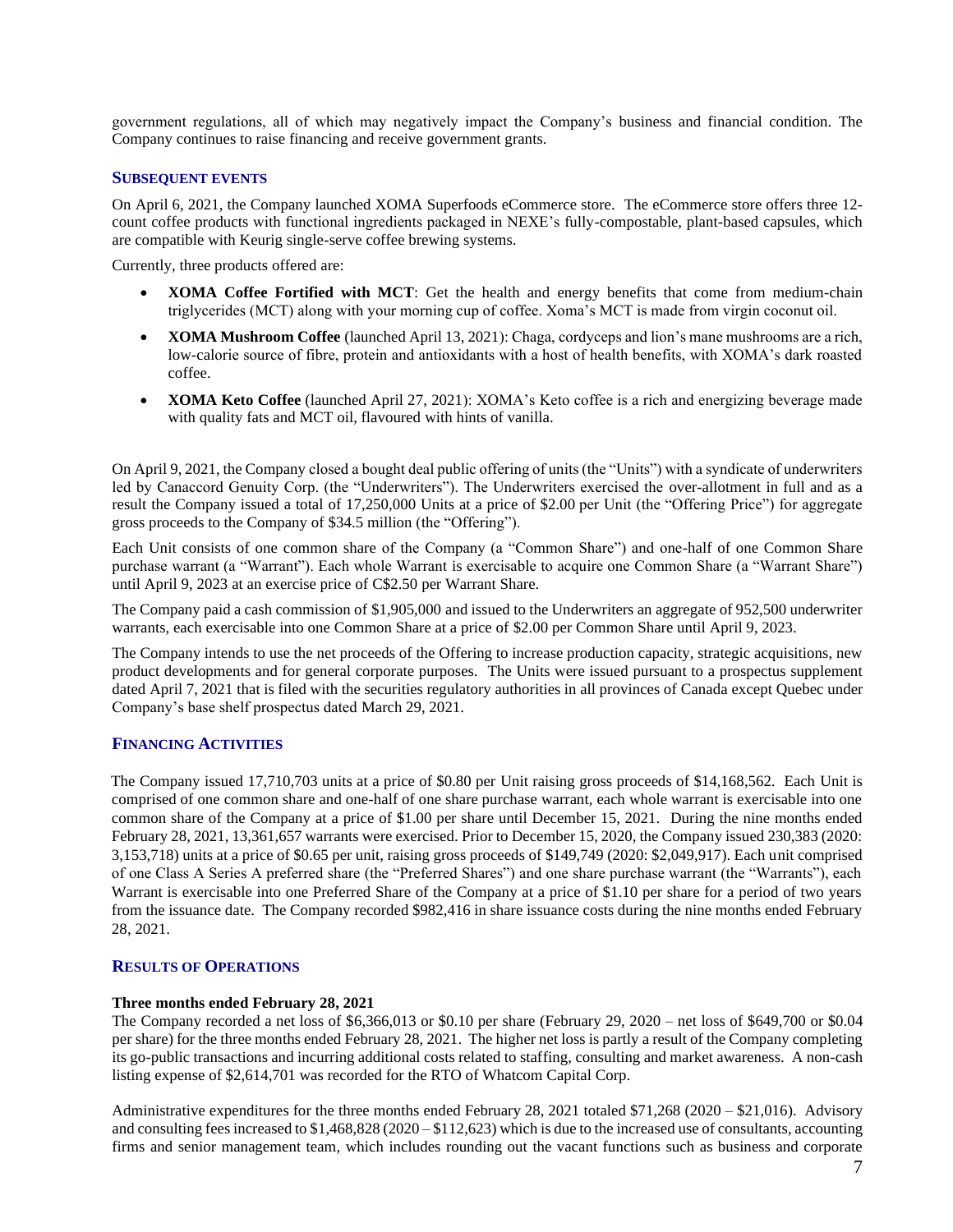development. Additionally, the Company expensed a success bonus payment in the aggregate amount of \$425,000 for certain senior management. The Company, pursued a market awareness program to introduce its future products, the business and incurred increased advertising and media activities totaling \$1,345,906 (2020 – \$30,880) during the period. Depreciation expense increased to \$100,314 (2020 – \$56,903) as result of the purchase and implementation of new machining equipment and assets. Legal costs of \$31,970 (2020 – \$90,434) were incurred. Increased staffing resulted in salary expense increase to \$260,783 (2020 – \$116,408). Research and development costs increased to \$129,166 (2020 – \$20,235) as result of development and testing of products. Non-cash stock-based compensation expense of \$82,614 (2020  $-$  \$81,000) was recorded. The Company recorded non-cash interest expense of \$104,368 (2020 – \$48,811) related to the fair value of interest associated to the interest free Government loan from the Western Innovation program.

#### **Nine months ended February 28, 2021**

The Company recorded a net loss of \$8,230,228 or \$0.25 per share (2020 – net loss of \$1,431,748 or \$0.08 per share) for the nine months ended February 28, 2021.

Administrative expenditures for the nine months ended February 28, 2021 totaled \$152,637 (2020 – \$59,374). Advisory and consulting fees increased to \$2,383,137 (2020 – \$214,319) which included a discretionary success bonus for an aggregate total of \$525,000 for certain senior management and due to the increased involvement of certain consultants rounding out the vacant functions such as business and corporate development. The Company pursued a market awareness program to introduce its future products, the business and incurred increased advertising and media activities totaling \$1,442,037 (2020 – \$64,102) during the period. Depreciation expense increased to \$192,898 (2020 – \$170,707) as a result of the purchase and implementation of new machining equipment and assets. Legal costs of \$156,326 (2020 – \$118,680) were incurred due to the increased activities of the Company and the pursuit of legal remedy related to a breach of contract for machinery ordered. Research and development costs increased to \$176,553 (2020 – \$39,854) development and testing of products. Salary costs of  $$372,975 (2020 - $244,122)$  were expensed, and  $$211,638$  was capitalized and recorded as an intangible asset due to the development and testing of the NEXE POD. Non-cash stock-based compensation expense of \$247,843 (2020 – \$251,102) was recorded. The Company recorded non-cash interest expense of \$296,763 (2020 – \$145,177) related to the fair value of interest associated to the interest free Government loan from the Western Innovation program. A non-cash listing expense of \$2,614,701 was recorded for the RTO of Whatcom Capital Corp.

## <span id="page-7-0"></span>**LIQUIDITY AND CAPITAL RESOURCES**

As of February 28, 2021, the Company had working capital of \$18,962,873 (2020 - \$2,712,942), with cash and cash equivalents totaling  $$19,797,860 (2020 - $3,311,463)$ . The Company received \$750,000 from the NRCAN, see the 'Overview of Performance' section of this MD&A.

See Subsequent Events and Financing Activities section of the MD&A for financing details related to private placements and subscription receipts in 2020.

The Company's ability to raise additional capital is subject to a number of factors, uncertainties and risks including market conditions that could make it difficult or impossible for the Company to raise necessary funds to meet our capital and operating requirements. If we are unable to obtain financing through commercial profitability or equity investments, we may consider other financing solutions including, but not limited to credit facilities or debenture issuances.

All cash is held with Schedule A banks either in deposit accounts or guaranteed investment certificates, and the Company has no joint ventures with any parties that potentially create derivative or hedge risk.

## <span id="page-7-1"></span>**OUTLOOK**

The Company is currently able to serve up to 20 million NEXE POD annual capacity in its facility but is expecting delivery of additional equipment by the end of first half 2021 which should expand NEXE POD capacity to approximately 220 million potential annual NEXE PODs. By being able to do so, the Company should be able to significantly increase revenue by having the opportunity to serve larger volumes per customer and across a broader set up customers.

The Company is able to produce its soluble NEXE PODs and is selling its first soluble product under the Xoma superfoods line. The Xoma brand have launched three products to date with more planned in the near future.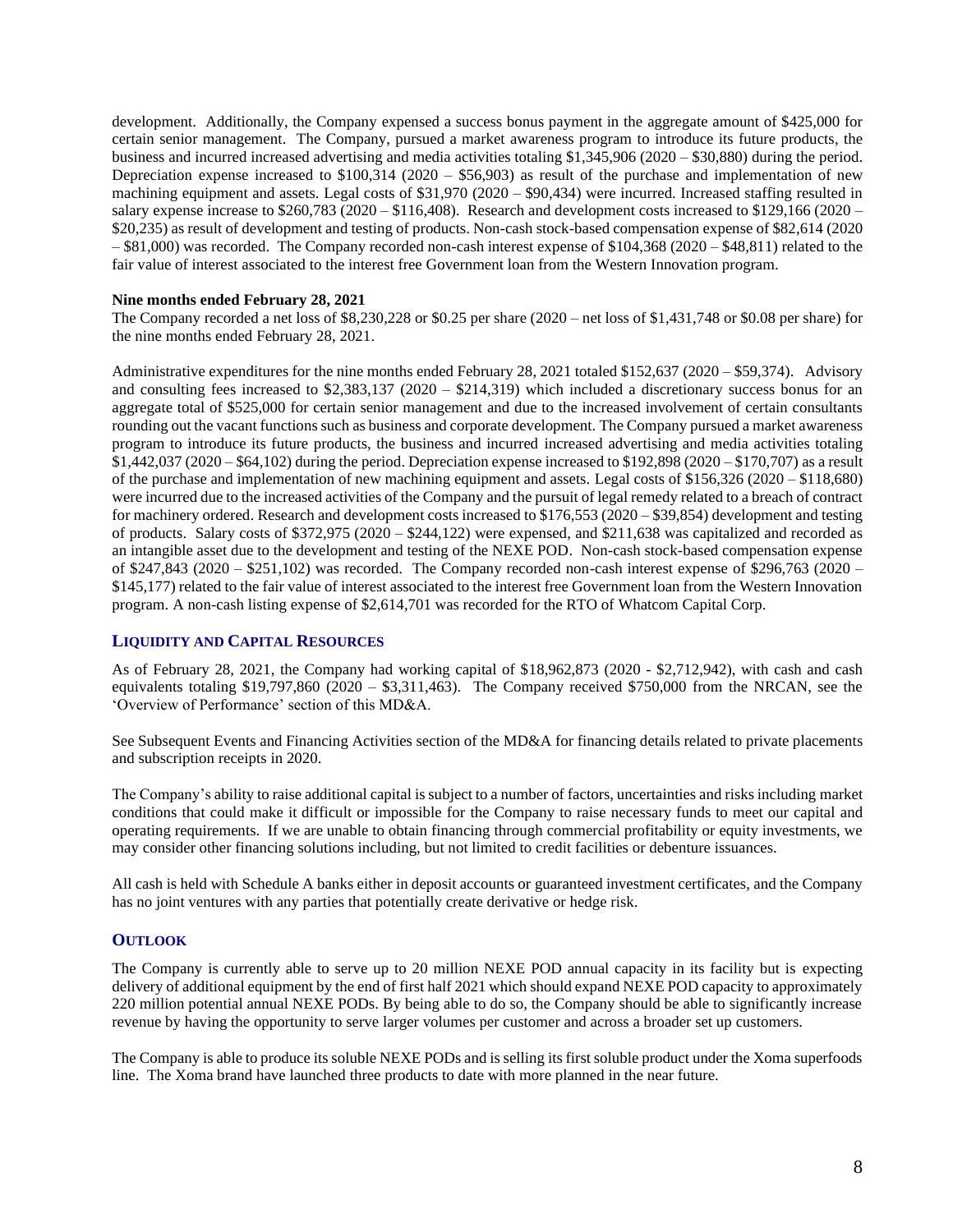Additionally, the Company is close to being able to fully-commercialize its K-Cup and Nespresso format capsules and believes that with some additional testing it should be able to enter into large quantity contracts utilizing those formats in 2021. To fully-commercialize the K-Cup and Nespresso format capsules, the Company will need to:

- install customized automation equipment, which will be delivered to its facility by late first half of 2021;
- for certain potential customers, obtain SQFL Certification at its facility, which is scheduled for first half 2021; and
- receive purchase orders from customers, which it is anticipating in latter 2021.

NEXE has various strategic partnerships with various government organizations, such as the City of Surrey, innovate British Columbia, the University of British Columbia, Western Economic Diversification Canada, the National Research Council Canada, and the Natural Sciences and Engineering Research Council to name a few. In addition to the NEXE governmental ties, NEXE has also won several awards for its technology.

Furthermore, NEXE is in discussions with various commercial entities which could eventually serve as customers.

The single-serve market is growing at a rapid pace. The urgency to commercialize NEXE comes from a great need for an environmentally sound alternative to waste created by current non-compostable pods. NEXE is committed to the development of a solution and plan to build strategic partnerships with local roasters in the Pacific Northwest, Central Canada and California.

The Company intends to utilize proceeds from capital raises completed to date to:

- Complete the commercialization of the NEXE Pods for the Keurig, Nespresso and compatible brewing systems.
- Increase Production Capacity from current 20 million units to up to 420 million units through the acquisition of additional customized automation and molding equipment. The Company anticipates the cost of this business objective to be \$8,120,000, of which approximately \$1,450,000 has been incurred to date and \$6,670,000 remains to be incurred to meet this objective.
- Expansion of sales team as well as sales and marketing initiatives to support the increase in production. The Company has allocated a budget of \$2,000,000 for expanding the sales and marketing team.
- Create new product lines utilizing the Company's proprietary compostable packaging technology. The Company has allocated a budget of \$2,000,000 for creating new product lines.
- Acquisition of new facility in Ontario for approximately 30,000 sq. ft.
- Expansion of sales team as well as sales and marketing initiatives to support the increase in production and new facility in Ontario.
- Potential acquisitions for manufacturing own automation lines and vertically integrate the supply chain.
- Potential acquisitions of existing coffee brands.
- Acquire additional mold making equipment to ensure rapid development of new products.
- Research and development of new compostable products that are not NEXE pods.
- Increasing ability to do licensing deals: The Company believes that by doing licensing and joint venture deals, that this will increase its revenue ability and not necessarily take the company's resources away from its current core-focus of commercializing its NEXE PODs. Licensing deals will come from its internal R&D function and enable it to not only enhance its value within the CPG segment but potentially help it realize additional revenue streams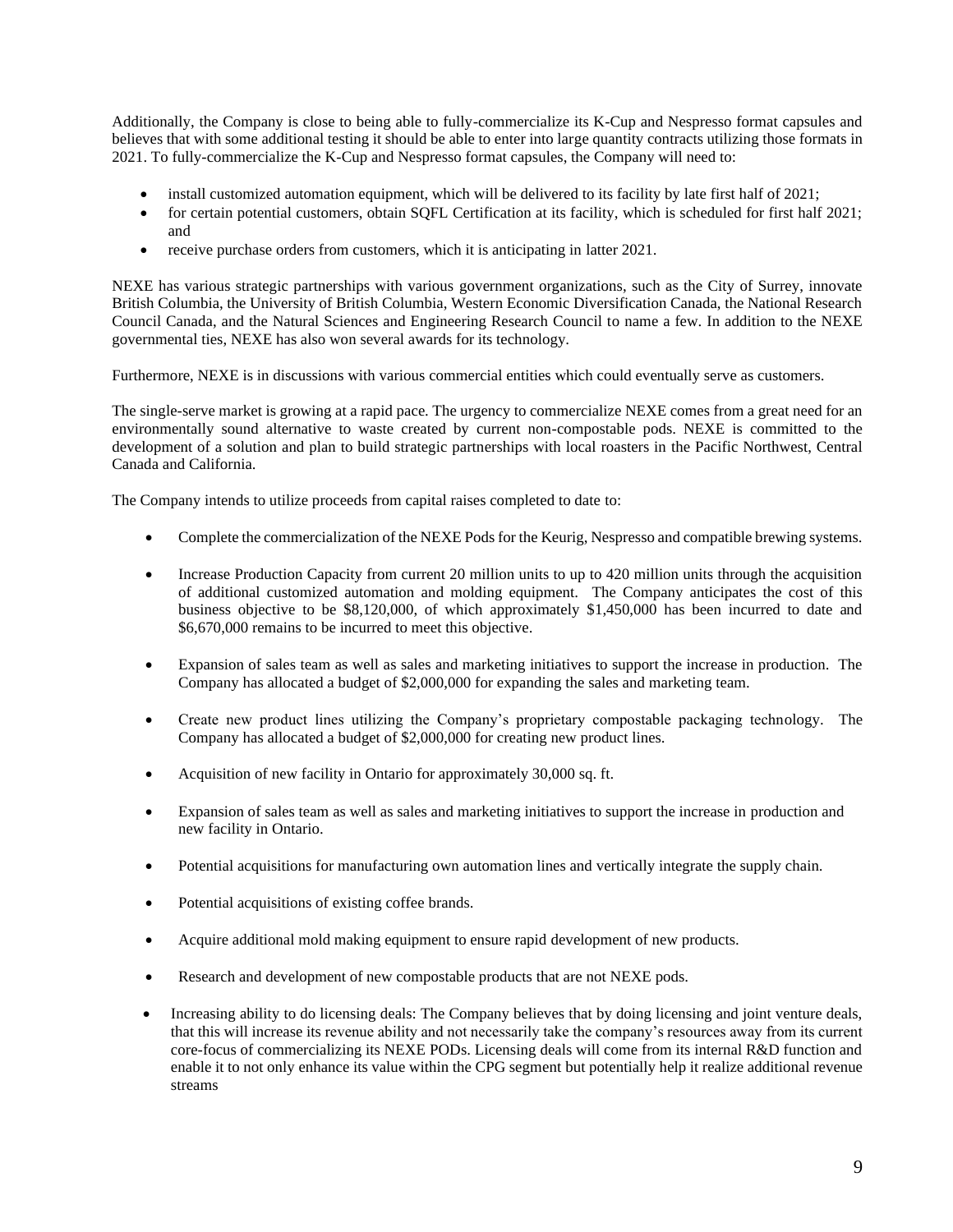#### **Disclosure Controls and Procedures**

Management is responsible for the preparation and integrity of the Financial Statements and maintains appropriate information systems, procedures and controls to ensure that information used internally and disclosed externally is complete and reliable. Management is also responsible for the design of the Company's internal controls over financial reporting in order to provide reasonable assurance regarding the reliability of financial reporting and the preparation of Financial Statements for external purposes in accordance with IFRS.

Readers are cautioned that the Company is not required to certify the design and evaluation of its disclosure controls and procedures and internal controls over financial reporting and has not completed such an evaluation. The inherent limitations on the ability of the Company's certifying officers to design and implement on a cost-effective basis disclosure controls and procedures and internal controls over financial reporting for the Company may result in additional risks to the quality, reliability, transparency and timeliness of interim and annual filings and other reports provided under securities legislation.

## <span id="page-9-0"></span>**FINANCIAL INSTRUMENTS AND FINANCIAL RISK MANAGEMENT**

The Company's financial instruments include cash and cash equivalents, receivables and advances, advances and deposits, accounts payable, accrued liabilities and loan payable. The carrying values of these financial instruments approximate their fair values with the exception of loan payable due to their relatively short periods to maturity.

The Company's risk management policies are established to identify and analyze the risks faced by the Company, to set appropriate risk limits and controls, and to monitor risks and adherence to market conditions and the Company's activities. The Company has exposure to credit risk, liquidity risk and market risk as a result of its use of financial instruments.

This note presents information about the Company's exposure to each of the above risks and the Company's objectives, policies and processes for measuring and managing these risks. Further quantitative disclosures are included throughout these financial statements. The Board of Directors has overall responsibility for the establishment and oversight of the Company's risk management framework. The Board has implemented and monitors compliance with risk management policies.

#### (a) Credit risk:

Credit risk is the risk of financial loss to the Company if a counterparty to a financial instrument fails to meet its contractual obligations. The Company's cash and cash equivalents as well as other receivables, and due from related parties are subject to credit risk for a maximum of the amount shown on the consolidated statements of financial position. The Company limits its exposure to credit risk on cash and cash equivalents by depositing only with reputable financial institutions, and limits its exposure to credit risk on other receivables by only working with large and well-funded organizations. Management believes that the Company is subject to minimal credit risk.

(b) Liquidity risk:

Liquidity risk is the risk that the Company will not be able to meet its financial obligations as they fall due. The purpose of liquidity risk management is to maintain a sufficient amount of cash and cash equivalents to meet its liquidity requirements at any point in time. The Company uses cash to settle its financial obligations as they fall due.

The Company prepares annual expenditure budgets, which are regularly monitored and updated as considered necessary. To facilitate its expenditure program, the Company raises funds through private equity placements. The Company anticipates it will have adequate liquidity to fund its financial liabilities through future equity contributions.

As at February 28, 2021, the Company's financial liabilities were comprised of accounts payable and accrued liabilities, which have a maturity of less than one year and loan payable, payable over five years commencing January 1, 2021.

#### (c) Interest rate risk:

Interest rate risk is the risk that the fair value or the future cash flows of a financial instrument will fluctuate because of changes in market interest rates. The Company is only subject to interest rate risk on its cash and term deposits in the bank and there is unlikely to be a material impact on net income (loss) as the bank deposits are short term.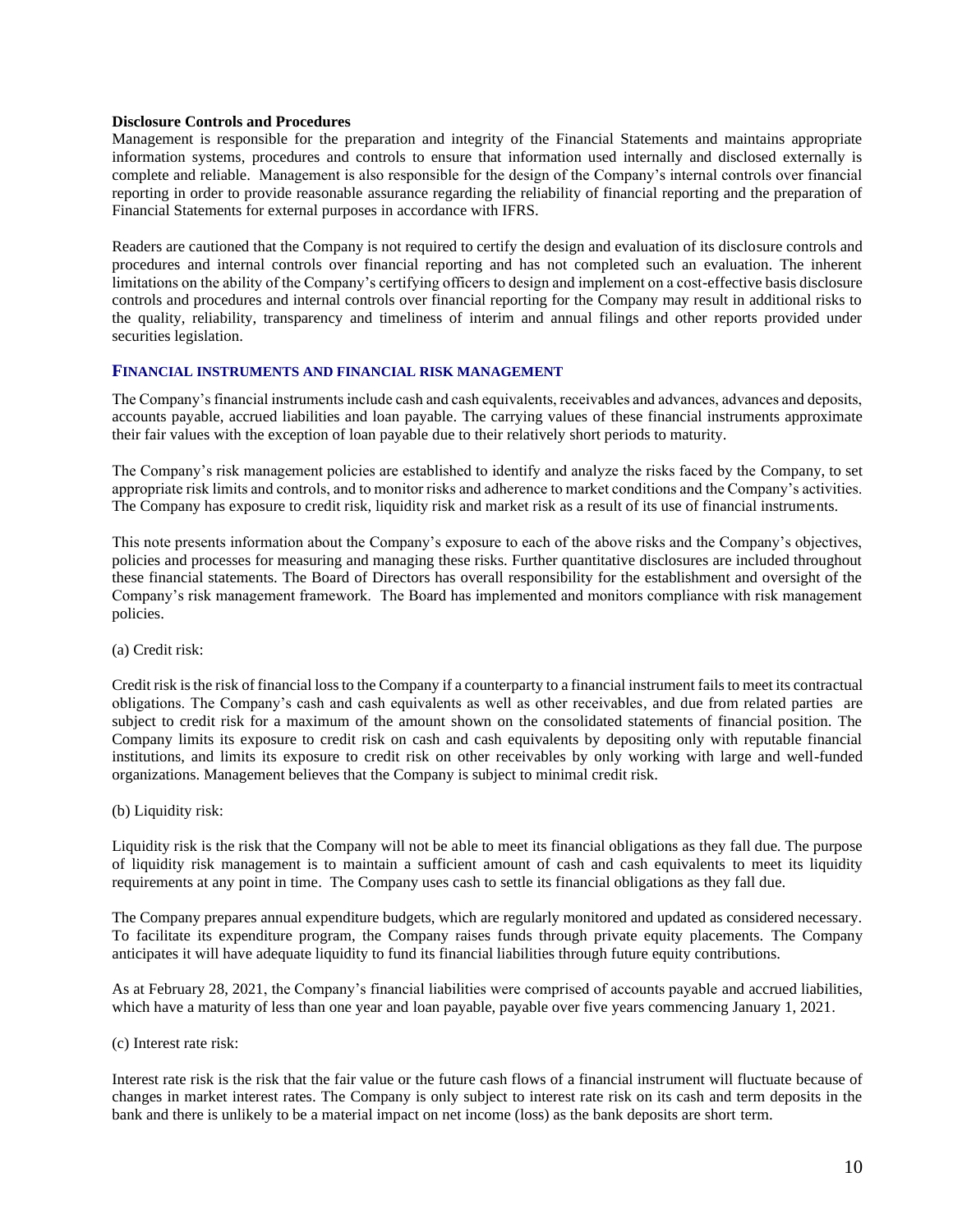#### <span id="page-10-0"></span>**OFF BALANCE SHEET ARRANGEMENTS**

The Company has no Off-Balance Sheet Arrangements.

## **TRANSACTIONS WITH RELATED PARTIES**

During the nine months ended February 28, 2021, officers of the Company received management and consulting renumeration totaling \$938,340 (2019 – \$173,535) of which \$93,600 (2019 – \$Nil) has been capitalized to Intangible assets. Management and consulting include bonus payment in the aggregate amount of \$450,000 for certain senior management. These amounts were incurred in the ordinary course of business.

The Company has entered into an employment agreement with Darren Footz (the "Footz Agreement") whereby Mr. Footz has agreed to serve as Chief Executive Officer of NEXE for a three-year term. Under the terms of the Footz Agreement, Mr. Footz receives a salary of \$180,000 per annum (the "Footz Salary"). The Footz Salary will increase to: (i) \$240,000 per annum upon NEXE completing a minimum \$5 million financing, (ii) \$300,000 per annum upon NEXE obtaining \$10,000,000 in total revenue, and (iii) \$360,000 per annum upon NEXE obtaining \$20,000,000 in total revenue. Mr. Footz may also receive a significant cash or NEXE Share payments upon certain Performance Bonuses being satisfied. Further, if the Company experiences a change of control Mr. Footz may, within 60 days of the triggering event provide 60 days written notice to the Company and the Company must pay a severance payment of (a) salary accrued to the date of termination; (2) three years of salary; (3) payment and immediate vesting of all Performance Bonuses; and (4) immediate vesting of all unvested stock options (the "Severance Payment") to Mr. Footz. If the Company terminates the Footz Agreement without cause, the Company must pay Mr. Footz the Severance Payment.

The Company has entered into a management consulting agreement (the "Guglani Agreement") with 1060383 B.C. Ltd. ("1060383") and Mr. Guglani whereby Mr. Guglani has agreed to serve as Vice President Finance of NEXE. 1060383 is a company controlled by Mr. Guglani. Under the terms of the Guglani Agreement, 1060383 receives a fee of \$15,000 per month (the "1060383 Fee"). The 1060383 Fee will increase to: (i) \$20,000 per month upon NEXE completing a minimum \$5 million financing, (ii) \$25,000 per month upon NEXE obtaining \$10,000,000 in total revenue, and (iii) \$30,000 per month upon NEXE obtaining \$20,000,000 in total revenue. 1060383 may also receive significant cash or NEXE Share payments upon certain Performance Bonuses being satisfied. Further, if the Company experiences a change of control, Mr. Guglani may, within 60 days of the triggering event, provide 60 days written notice to the Company and the Company must pay Mr. Guglani the Severance Payment. If the Company terminates the Guglani Agreement without cause, the Company must pay Mr. Guglani the Severance Payment.

## **FUTURE ACCOUNTING STANDARDS**

#### **Future accounting standards issued and adopted**

The following new standards, amendments and interpretations have been issued but are not effective for the nine months ended February 28, 2021 and, accordingly, have not been applied in preparing these financial statements.

#### *Insurance Contracts*

In May 2017, the International Accounting Standards Board ("IASB") issued IFRS 17 – Insurance Contracts ("IFRS 17"), that replaces IFRS 4 – Insurance Contracts and establishes a new model for recognizing insurance policy obligations, premium revenue, and claims-related expenses. IFRS 17 is effective for annual periods beginning on or after January 1, 2021. In June 2019, the IASB proposed an amendment to IFRS 17 providing a deferral of one year of the effective date to January 1, 2022. Early adoption is permitted. The Company is currently assessing the potential impact of this standard. Other new standards or amendments are either not applicable or not expected to have a significant impact on the Company's consolidated condensed interim financial statements.

#### **NEW ACCOUNTING PROUNCEMENTS**

The Company adopted the following accounting standards that are effective for annual accounting periods beginning on or after January 1, 2019:

*New Interpretation IFRIC 23 - Uncertainty over Income Tax Treatments*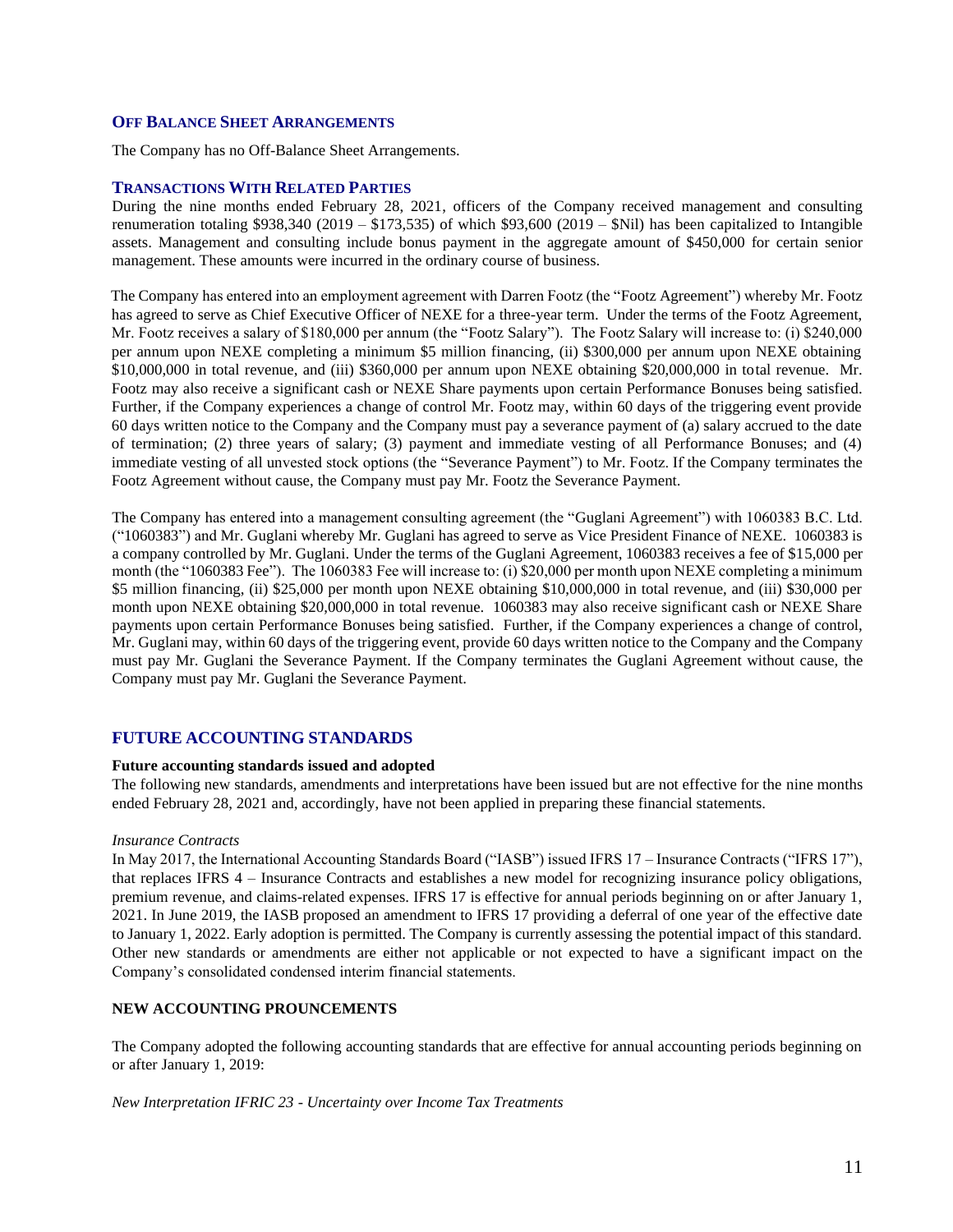On June 7, 2017, the IASB issued IFRIC Interpretation 23 - Uncertainty over Income Tax Treatments ("IFRIC 23"). IFRIC 23 provides guidance on the accounting for current and deferred tax liabilities and assets in circumstances in which there is uncertainty over income tax treatments.

#### *Business Combinations*

IFRS 3, Business Combinations – issued by the IASB in January of 2008. IASB has issued the amendments to IFRS 3, which relate to the definition of a business. The amendments are as follows:

- Clarify that to be considered a business, an acquired set of activities and assets must include, at a minimum, an input and a substantive process that together significantly contribute to the ability to create outputs;
- Narrow the definitions of a business and of outputs by focusing on goods and services provided to customers and by removing the reference to an ability to reduce costs;
- Add guidance and illustrative examples to help entities assess whether a substantive process has been acquired;
- Remove the assessment of whether market participants are capable of replacing any missing inputs or processes and continuing to produce outputs; and
- Add an optional concentration test that permits a simplified assessment of whether an acquired set of activities.

The amendments are effective for business combinations for which the acquisition date is on or after the beginning of the first annual reporting period on or after January 1, 2020, and to asset acquisitions that occur on or after the beginning of that period. Early adoption of this amendment is permitted.

Management has concluded that there was no significant impact to the Company's consolidated condensed interim financial statements as a result of adopting this new standard.

Other new standards or amendments are either not applicable or not expected to have a significant impact on the Company's consolidated financial statements.

#### **Critical Accounting Estimates**

Please refer to Note 4 of the Company's Audited Financial Statements for the year ended May 31, 2020, for additional information under "Significant Accounting Policies".

Significant areas requiring the use of management estimates include the collectability of amounts receivable, balances of accrued liabilities, the fair value of financial instruments, the rates for depreciation of property and equipment, the recoverability of mineral property interests, determination of estimates of deferred tax assets and liabilities, and the determination of variables used in the calculations of share-based payments. While management believes that these estimates are reasonable, actual results could differ from those estimates and could impact future results of operations and cash flows.

## <span id="page-11-0"></span>**OTHER MD&A REQUIREMENTS**

#### **Disclosure Controls and Procedures**

In connection with National Instrument 52-109 (Certificate of Disclosure in Issuer's Annual and Interim Filings) ("NI 52- 109"), the Chief Executive Officer and Chief Financial Officer of the Company have filed a Venture Issuer Basic Certificate with respect to the financial information contained in the financial statements for the nine months ended February 28, 2021 and this accompanying MD&A (together, the "Filings").

In contrast to the full certificate under NI 52-109, the Venture Issuer Basic Certificate does not include representations relating to the establishment and maintenance of disclosure controls and procedures and internal control over financial reporting, as defined in NI 52-109. For further information the reader should refer to the Venture Issuer Basic Certificates filed by the Company with its filings on SEDAR at [www.sedar.com.](http://www.sedar.com/)

## **RISKS AND UNCERTAINTIES**

The following are certain factors relating to the business of the Company. If any such risks actually occur, the financial condition, liquidity and results of operations of the Company could be materially adversely affected and the ability of the Company to implement its growth plans could be adversely affected. The Company will face a number of challenges in the development of its business.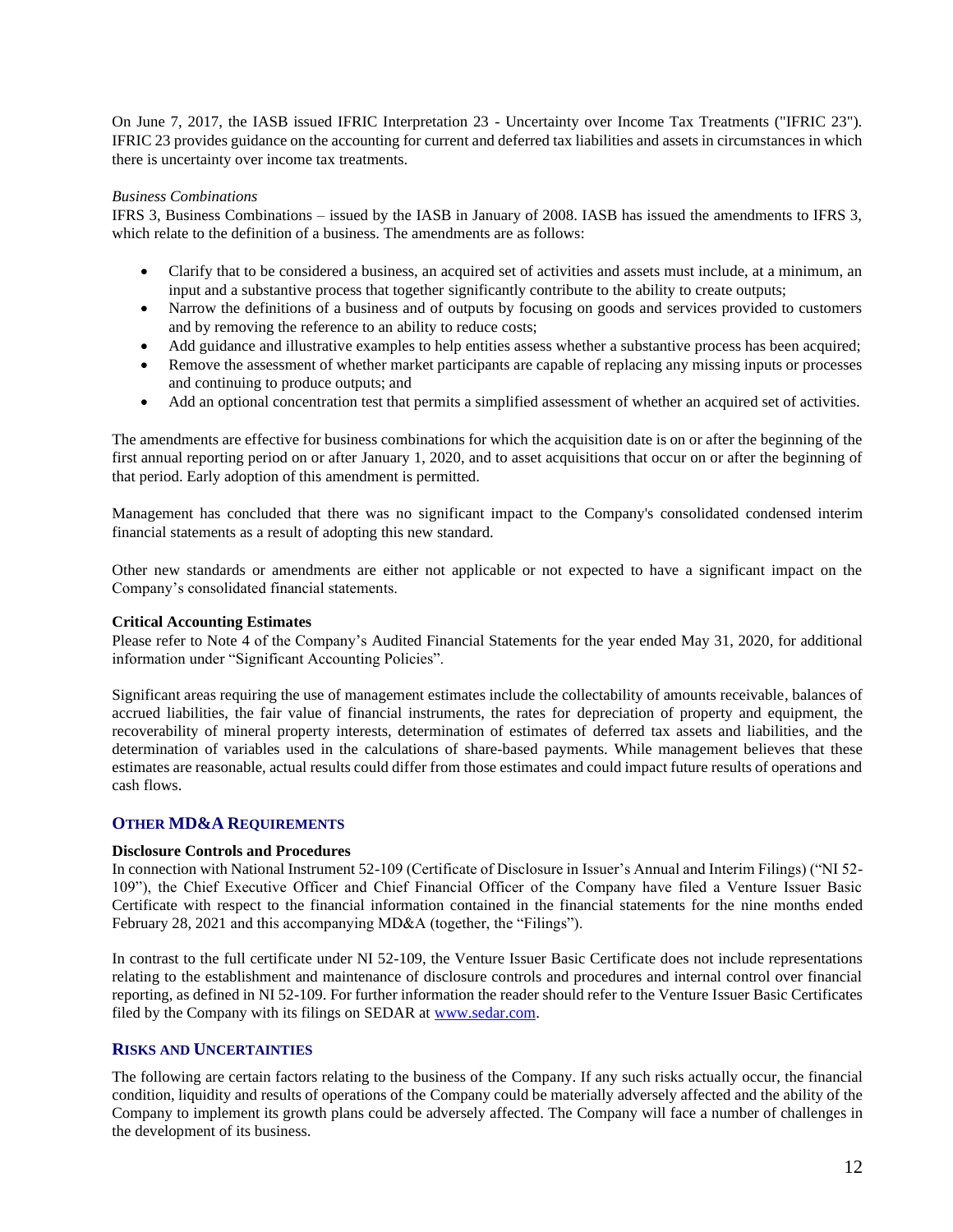Prospects for companies in the technology industry generally may be regarded as uncertain given the nature of the industry and, accordingly, investments in technology companies should be regarded as highly speculative. Technology research and development involves a significant degree of risk. An investor should carefully consider the risks and uncertainties described below. The risks and uncertainties described below are not an exhaustive list. Additional risks and uncertainties not presently known to NEXE or that NEXE believes to be immaterial may also adversely affect NEXE's business. If any one or more of the following risks occur, the Company's business, financial condition and results of operations could be seriously harmed. Further, if the Company fails to meet the expectations of the public market in any given period, the market price of the Company's Shares could decline.

If any such risks actually occur, shareholders could lose all or part of their investment and the financial condition, liquidity and results of operations of the Company could be materially adversely affected and the ability of the Company to implement its growth plans could be adversely affected. Potential investors should consult with their professional advisors to assess an investment in the Company.

The risks and uncertainties described in this section are not inclusive of all the risks and uncertainties to which the Company may be subject.

## **Limited operating history.**

The Company has limited operating history. NEXE was incorporated on April 27, 2015. The Company will be subject to all of the business risks and uncertainties associated with any new business enterprise, including the risk that it will not achieve its growth objectives. To the extent that such expenses do not result in revenue gains that are adequate to sustain and expand its business, the Company's long-term viability may be materially and adversely affected. To date, NEXE has not generated any revenues.

#### **Negative Cash Flow from Operating Activities**

NEXE has had negative cash flow from operating activities since inception. Significant capital investment will be required to achieve NEXE's existing plans. There is no assurance that the Company's business will generate earnings, operate profitably or provide a return on investment in the near future. Accordingly, the Company may be required to obtain additional financing in order to meet its future cash commitments.

Further, NEXE has a history of operating losses and may not sustain profitability. The Company cannot guarantee investors that it will become profitable, and even if the Company achieves profitability, given the competitive and evolving nature of industry in it operates, the Company may not be able to sustain or increase profitability and its failure to do so could adversely affect its business, including its ability to raise additional funds.

#### **Going-concern risks.**

The financial statements have been prepared on a going concern basis under which an entity is considered to be able to realize its assets and satisfy its liabilities in the ordinary course of business. The Company's future operations are dependent upon the identification and successful completion of equity or debt financing and the achievement of profitable operations at an indeterminate time in the future. There can be no assurances that the Company will be successful in completing an equity or debt financing or in achieving profitability.

The financial statements do not give effect to any adjustments relating to the carrying values and classification of assets and liabilities that would be necessary should the Company be unable to continue as a going concern.

#### **Commercialization of the NEXE PODs**

Although NEXE is able to manufacture and produce a NEXE POD for the soluble market, NEXE has not commercialized the NEXE PODs for the coffee markets. In order to commercialize the NEXE PODs for these markets, NEXE will be required to acquire certain customized automation equipment that permits the commercial production (i.e. sufficient number) of these NEXE PODs. Further, certain customers will require NEXE to obtain SQFL Certification prior to delivering any purchase orders to NEXE. If NEXE is unable to acquire this automation equipment or SQFL Certification, it may not be able to properly commercialize the NEXE PODS for the coffee markets.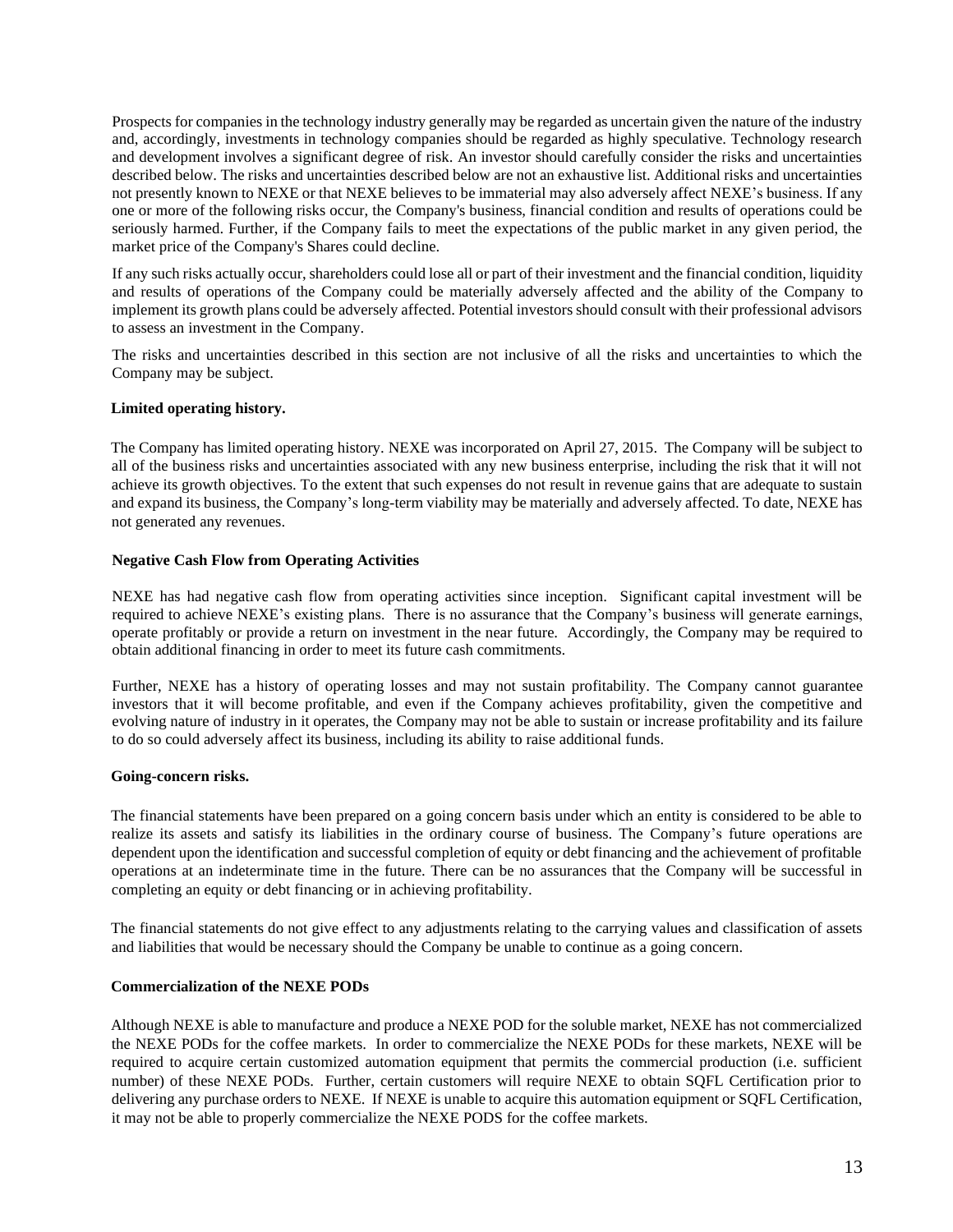#### **Future performance is highly dependent upon the sales of Keurig® and Nespresso® beverage systems.**

Continued acceptance and adoption of Keurig® and Nespresso**®** beverage systems are significant factors in the Company's growth plans. Any substantial or sustained decline in the sale of Keurig® and Nespresso**®**hot system brewers, failure of consumers to adopt those beverage systems, would materially adversely affect the Company's business.

# **The research and development of the single-serve beverage pods has required and will continue to require a significant investment and commitment of resources, is subject to numerous risks and uncertainties, and ultimately may not prove successful.**

NEXE has invested and expects to continue to invest significantly in the research and development of its NEXE POD technology. Such endeavor involves significant risks and uncertainties, including, insufficient revenues to offset liabilities and expenses associated with developing and launching the single-serve beverage pods, not accurately predicting consumer tastes and the market opportunity for a beverage platform, inability to respond in a timely manner to consumer desires and demands, and unidentified issues not discovered in NEXE due diligence and planning.

The Company cannot be certain that the Keurig® and Nespresso**®** hot system brewers will be widely accepted by consumers or that they will be willing to pay a higher price for these products. In addition, the Company may not be able to sufficiently scale or find other ways to reduce the costs of manufacturing the pods. Because the introduction of and investment in a new pod is inherently risky, no assurance can be given that the NEXE PODs will ultimately be successful or that it will not materially adversely affect the Company's reputation, financial condition, and operating results.

## **Continued innovation and the successful development and timely launch of new platforms, products and product extensions are critical to the Company's financial results and achievement of its growth strategy.**

The Company may not be successful in developing innovative new products or the new products may not be commercially successful. Additionally, new product introductions are often time sensitive, and thus failure to deliver innovations on schedule could be detrimental to the Company's ability to successfully launch such new products and retain partners, in addition to potentially harming the Company's reputation and customer loyalty. The Company's financial results and its ability to maintain or improve its competitive position will depend on its ability to effectively gauge the direction of its key marketplaces and successfully identify, develop, manufacture, market and sell new or improved products in these changing marketplaces. As the Company and its industry evolve, the Company expects to face new challenges with respect to the introduction of innovative products and the changing competitive landscape within the single-serve category and the beverage industry. These challenges can occur at various stages, including design, supply chain and sales cycle.

## **Future financial results are difficult to predict, and failure to meet market expectations for the Company's financial performance or its publicly announced guidance may cause the price of its securities to decline.**

The Company's public forecasts regarding the expected performance of the business and future operating results are forward-looking statements subject to risks and uncertainties, including the risks and uncertainties described in other public statements, and necessarily reflect current assumptions and judgments that may prove incorrect. As a result, there can be no assurance that the Company's performance will be consistent with any public forecasts or that any variation from such forecasts will not be material and adverse.

#### **Changes in the beverage environment and retail landscape could impact the Company's financial results.**

The beverage environment is rapidly evolving as a result of, among other things, changes in consumer preferences; shifting consumer tastes and needs; changes in consumer lifestyles; and competitive product and pricing pressures. In addition, the beverage retail landscape is dynamic and constantly evolving, not only in emerging and developing marketplaces, where modern trade is growing at a faster pace than traditional trade outlets, but also in developed marketplaces, where discounters and value stores, as well as the volume of transactions through e-commerce, are growing at a rapid pace. If the Company is unable to successfully adapt to the rapidly changing environment its and overall financial results could be negatively affected.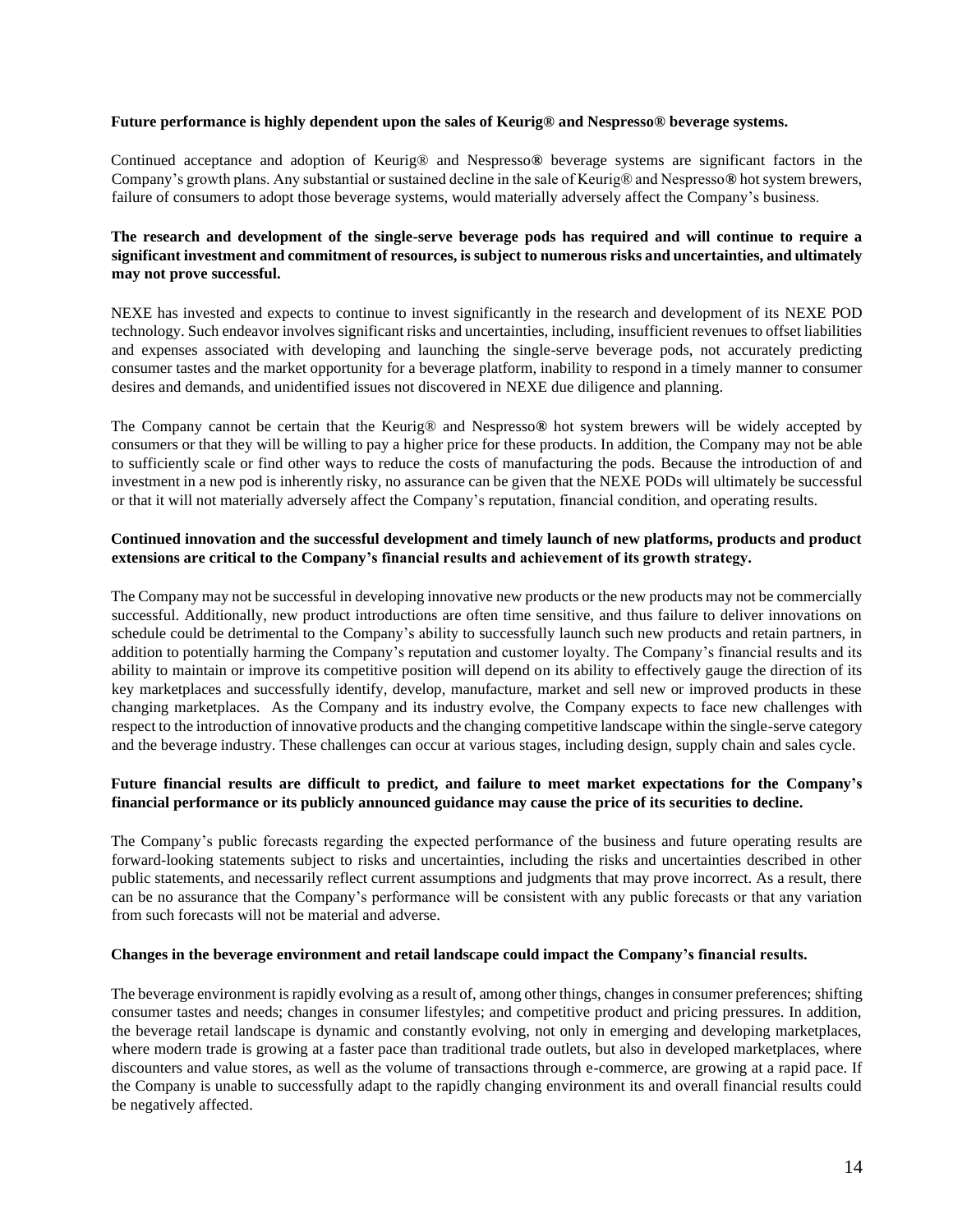#### **Failure to maintain strategic relationships with well-recognized brands/brand owners and private label brands could adversely impact the Company's future growth and business.**

Any of the Company's strategic partners may make their own business decisions which may not align with the Company's interests. If the Company's is unable to provide an appropriate mix of incentives to its strategic partners through a combination of pricing and marketing and advertising support, or if its strategic partners are not satisfied with its brand innovation and technological or other development efforts, they may take actions, including entering into agreements with competing pod contract manufacturers or vertically integrating to manufacture their own pods. Increasing competition among pod manufacturers and the move to vertical integration may result in price compression, which could have an adverse effect on the Company's gross margins. The loss of strategic partners could also adversely impact the Company's future profitability and growth, its ability to attract additional branded or private label parties to do business with the Company or its ability to attract new customers.

In order to grow its business, the Company anticipates that it will continue to depend on its relationships with third parties, such as alliance partners, distributors, equipment supplies, and manufacturers. Identifying partners, and negotiating and documenting relationships with them, requires significant time and resources. The Company's competitors may be effective in providing incentives to third parties to favor their products or services, or to prevent or reduce the Company's products and services. In addition, acquisitions of the Company's partners by its competitors could result in a decrease in the number of current and potential customers, as its partners may no longer facilitate the adoption of the Company's products and services by potential customers.

If the Company is unsuccessful in establishing or maintaining its relationships with third parties, its ability to compete in the marketplace or to grow its revenue could be impaired, and its operating results may suffer. Even if the Company is successful, the Company cannot assure investors that these relationships will result in increased customer usage of the Company's services or increased revenue and/or profitability. Furthermore, if the Company's partners fail to perform as expected, the Company's reputation may be harmed, and its business and operating results could be adversely affected.

## **Product safety and quality concerns could negatively affect the Company's business.**

The Company's success depends in part on its ability to maintain consumer confidence in the safety and quality of all of its products. Product safety or quality issues, or mislabeling, actual or perceived, or allegations of product contamination or quality or safety issues, even when false or unfounded, could subject the Company to product liability and consumer claims, negative publicity, a loss of consumer confidence and trust, may require the Company from time to time to conduct costly recalls from some or all of the channels in which the affected product was distributed, could damage the goodwill associated with its brands, and may cause consumers to choose other products. Such issues could result in the destruction of product inventory, lost sales due to the unavailability of product for a period of time, and higher than anticipated rates of warranty returns and other returns of goods, all of which could cause the Company's business to suffer and affect its results of operations.

## **The Company's long-term purchase commitments for certain strategic materials critical for the manufacture of pods could impair its ability to be flexible in its business without penalty.**

In order to ensure a continuous supply of high-quality materials some of the Company's inventory purchase obligations may long-term purchase commitments for certain strategic materials critical for the manufacture of pods. The timing of these may not always coincide with the period in which the Company needs the supplies to fulfill customer demand. This could lead to higher and more variable inventory levels and/or higher material costs.

#### **Risk related to technological obsolescence and difficulty in obtaining equipment.**

To remain competitive, the Company will continue to invest in equipment at its facilities required for maintaining the Company's activities. Should competitors introduce new technologies, the Company recognizes its equipment, and its underlying technology may become obsolete and require substantial capital to replace such equipment, which could adversely affect an investment in the Company.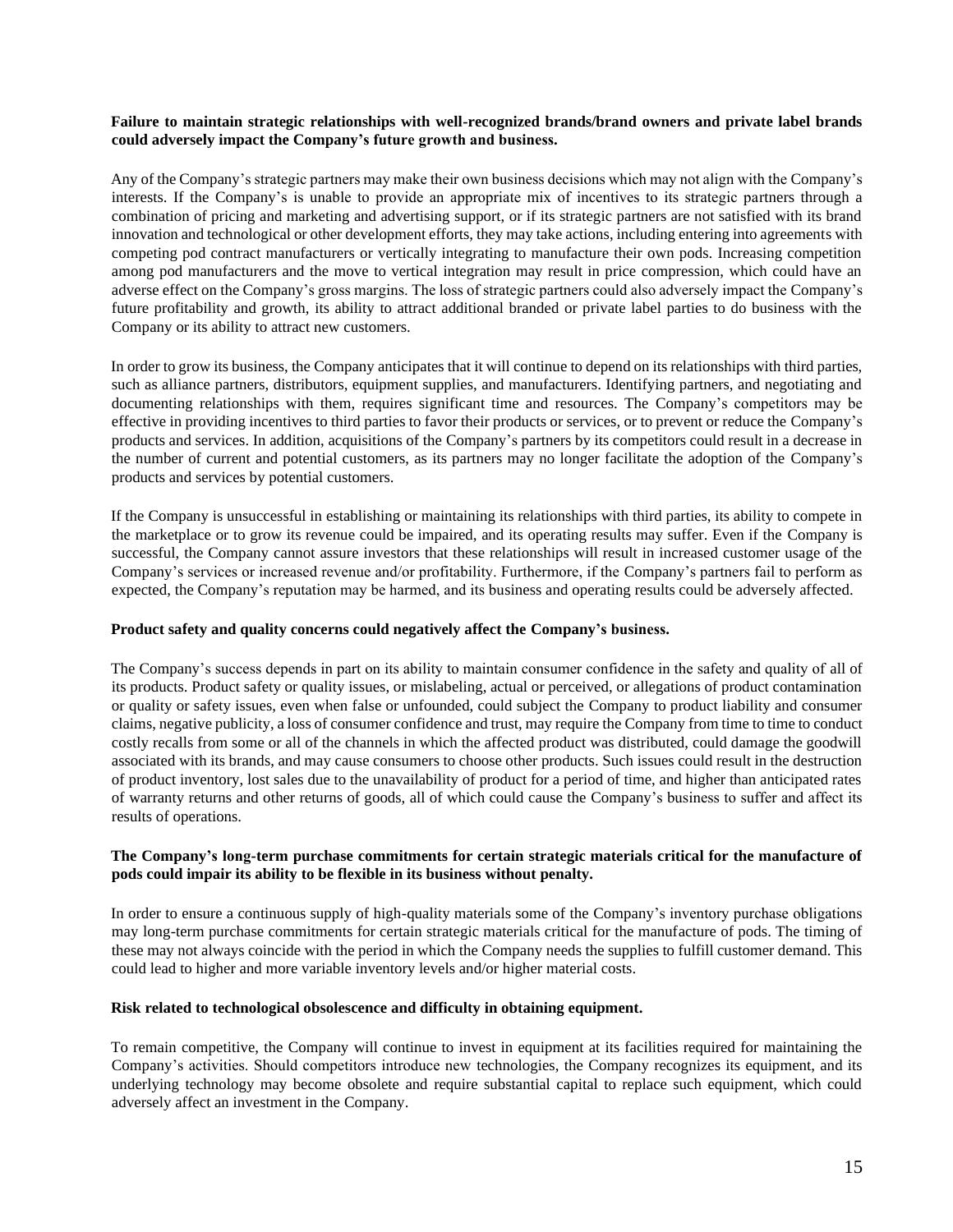#### **Risks related to insurance of the Company's operations.**

The Company maintains insurance coverage including directors' and officers' insurance and commercial insurance covering the facility and the equipment within the facility. Nevertheless, given the novelty of development of biodegradable pods and associated businesses, such insurance may become unavailable, uneconomical for the Company, or the nature or level may be insufficient to provide adequate insurance cover. The occurrence of an event that is not covered or fully covered by insurance could have a material adverse effect on the Company. While the Company believes its insurance coverage will address all material risks to which it is exposed and could be adequate and customary in its current state of operations, such insurance will be subject to coverage limits and exclusions and may not be available for the risks and hazards to which the Company is exposed. In addition, no assurance can be given that such insurance will be adequate to cover the Company's liabilities or will be generally available in the future or, if available, that premiums will be commercially justifiable. If the Company were to incur substantial liability and such damages were not covered by insurance or were in excess of policy limits, or if the Company were to incur such liability at a time when it is not able to obtain liability insurance, its business, results of operations and financial condition could be materially adversely affected.

#### **Risks related to product development and technology change.**

The Company's success could be seriously affected by a competitor's ability to develop and market technologies that compete with the Company's technologies. To remain competitive, the Company must continue to enhance and improve the responsiveness, functionality and features of its technology. The single-serve beverage industry is characterized by rapid technological change, changes in user and customer requirements and preferences, frequent new product and service introductions embodying new technologies and the emergence of new industry standards and practices that could render the Company's existing operations and proprietary technology and systems obsolete. There can be no assurance the Company will successfully implement new technologies and systems to meet industry standards and if unable to adapt in a timely matter, the business of the Company could be materially affected.

#### **Risks related slow acceptance of products.**

The marketplace may be slow to accept or understand the significance of the Company's technology due to its unique nature and the competitive landscape. If the Company is unable to promote, market and sell its products and secure relationships with partners and purchasers, the Company's business and financial condition will be adversely affected, which could adversely affect an investment in the Company.

#### **Company has an evolving business model and thus its services and products could change.**

To stay current with the industry, the Company's business model may need to evolve as well. From time to time, it may modify aspects of the Company's business model relating to Company's product mix and service offerings. The Company cannot offer any assurance that these or any other modifications will be successful or will not result in harm to the business. The Company may not be able to manage growth effectively, which could damage the Company's reputation, limit the Company's growth and negatively affect its operating results.

#### **If the Company's revenue is primarily derived from a limited number of customers, the loss of such customer could have an adverse impact on the Company.**

Although the Company intends to seek a broad base of customers, if the Company's revenue is concentrated in one or a few larger customers, and such customers become dissatisfied with the Company's products and services, or the Company's pricing, or ceases to do business with the Company for any other reason, the operating results of the Company would be negatively and substantially impacted.

## **Interruptions or delays in service from the Company's facilities could impair the delivery of the Company's services and harm its business.**

The facilities may be vulnerable to damage or interruption due to floods, fires, power loss, telecommunications failures, and similar events. The facilities may also be subject to destruction, break-ins, sabotage, intentional acts of vandalism and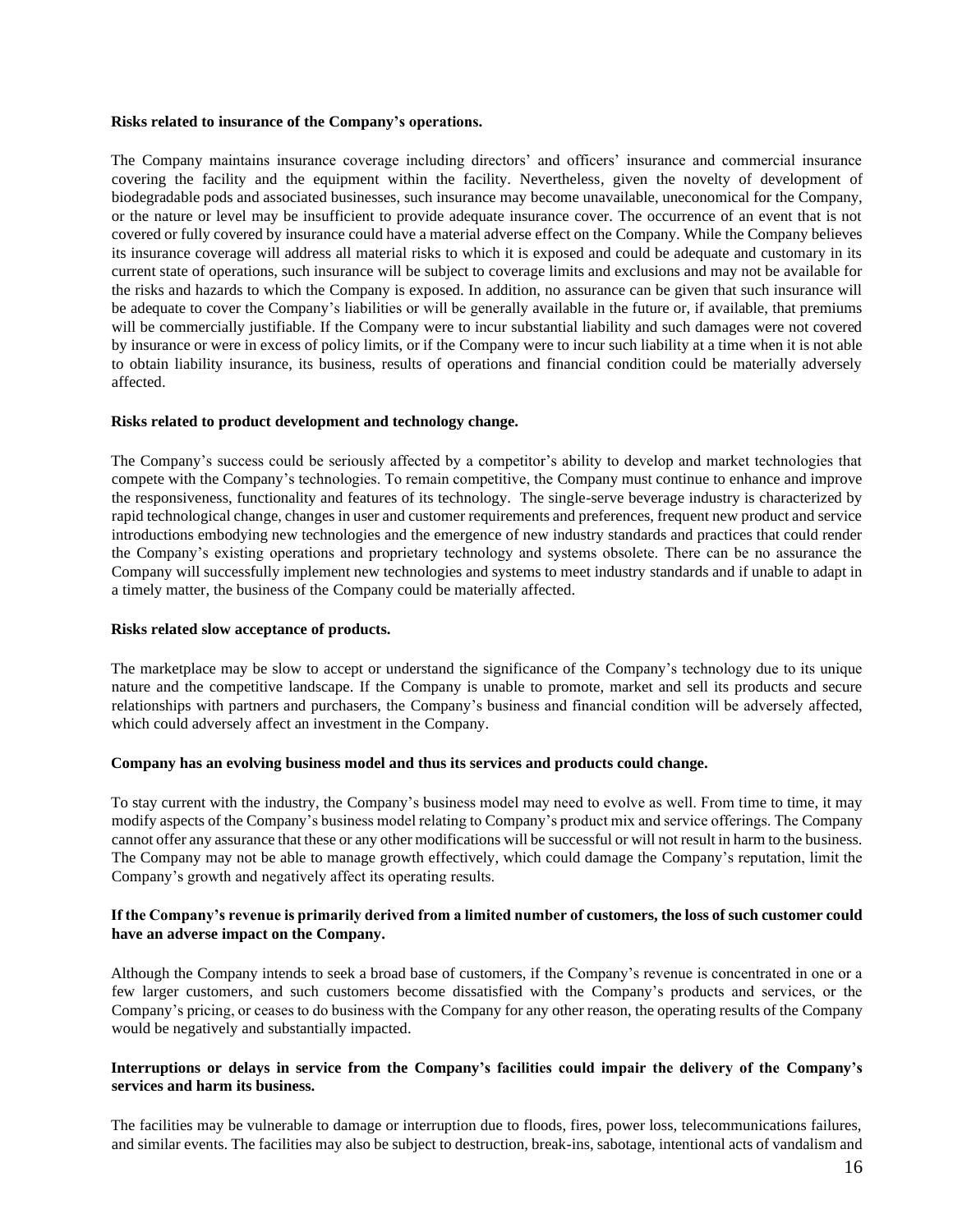similar misconduct. Any damage to, or failure of, the Company's systems generally could result in stoppage interruptions in its service. Interruptions in its service may reduce its revenue, cause the Company to issue credits or pay penalties, cause customers to terminate their contracts and adversely affect the Company's renewal rate and its ability to attract new customers. The Company's business will also be harmed if its customers and potential customers believe the Company's service and product is unreliable. Despite precautions taken such as disaster recovery plans at these facilities, the occurrence of a natural disaster, an act of terrorism, a decision to close the facilities without adequate notice or other unanticipated problems at these facilities could result in lengthy interruptions in the Company's services. Even with the disaster recovery arrangements and precautions taken at its facilities, the Company's services could be interrupted. Further, as the Company continues to grow and scale its business to meet the needs of its customers, additional burdens may be placed on its facilities. These interruptions, stoppages and burdens could adversely affect an investment in the Company.

#### **The Company depends on highly skilled personnel to grow and operate its business, and if the Company is unable to hire, retain and motivate its personnel, the Company may not be able to grow effectively.**

The Company's future success will depend upon its continued ability to identify, hire, develop, motivate and retain highly skilled personnel, including senior management, engineers, designers, product managers, sales representatives, and customer support representatives. The Company's ability to execute efficiently is dependent upon contributions from its employees, including its senior management team. In addition, there may occasionally be changes in the Company's senior management team that may be disruptive to its business. If the Company's senior management team, including any new hires that the Company may make, fails to work together effectively and to execute on its plans and strategies on a timely basis, its business could be harmed.

The Company's growth strategy also depends on its ability to expand its organization with highly skilled personnel. Identifying, recruiting, training and integrating qualified individuals will require significant time, expense and attention. In addition to hiring new employees, the Company must continue to focus on retaining its best employees. The Company may need to invest significant additional amounts of cash and equity to attract and retain new employees, and the Company may never realize returns on these investments. If the Company is not able to effectively add and retain employees, its ability to achieve its strategic objectives could be adversely impacted, and its business could be harmed.

#### **If the Company is unable to maintain and promote its brand, its business and operating results may be harmed.**

The Company believes that maintaining and promoting its brand is critical to expanding its customer base. Maintaining and promoting its brand will depend largely on its ability to continue to provide useful, reliable and innovative services, which the Company may not do successfully. The Company may introduce new features, products, services or terms of service that its customers do not like, which may negatively affect its brand and reputation. Maintaining and enhancing the Company's brand may require it to make substantial investments, and these investments may not achieve the desired goals. If the Company fails to successfully promote and maintain its brand or if the Company incurs excessive expenses in this effort, its business and operating results could be adversely affected.

## **Risks associated with acquisitions.**

If appropriate opportunities present themselves, the Company intends to acquire businesses, technologies, services or products that the Company believes are strategic. There can be no assurance that the Company will be able to identify, negotiate or finance future acquisitions successfully, or to integrate such acquisitions with its current business. The process of integrating an acquired business, technology, service or product into the Company may result in unforeseen operating difficulties and expenditures and may absorb significant management attention that would otherwise be available for ongoing development of the Company' business. Future acquisitions could result in potentially dilutive issuances of equity securities, the incurrence of debt, contingent liabilities and/or amortization expenses related to goodwill and other intangible assets, which could materially adversely affect the Company's business, results of operations and financial condition. Any such future acquisitions of other businesses, technologies, services or products might require the Company to obtain additional equity or debt financing, which might not be available on terms favourable to the Company, or at all, and such financing, if available, might be dilutive.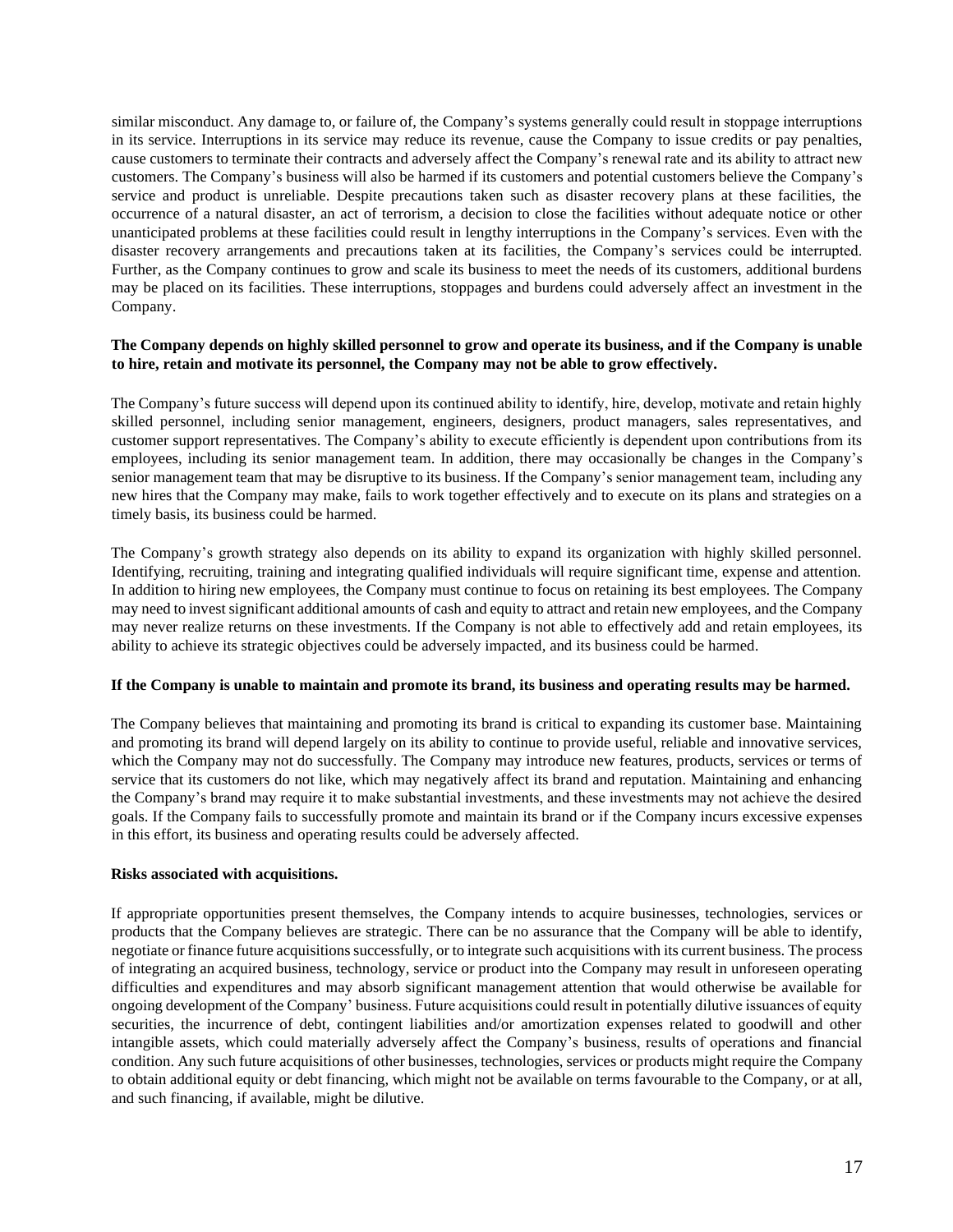The Company in the future may invest, in new business strategies, acquisitions and/or joint ventures. New ventures are inherently risky and may not be successful. In evaluating such endeavors, the Company is required to make difficult judgments regarding the value of business strategies, opportunities, technologies and other assets, and the risks and cost of potential liabilities. Furthermore, acquisitions and investments involve certain other risks and uncertainties, including the risks involved with entering new competitive categories or regions, the difficulty in integrating newly-acquired businesses, the challenges in achieving strategic objectives and other benefits expected from acquisitions, investments or joint ventures, the diversion of the Company's attention and resources from its operations and other initiatives, the potential impairment of acquired assets and liabilities, the performance of underlying products, capabilities or technologies and the potential loss of key employees and customers of the acquired businesses.

# **The expansion or development of the business, including through acquisitions, increased product offerings or other strategic growth opportunities, may cause disruptions in the Company's business, which may have an adverse effect on the Company's business, operations or financial results.**

The Company may seek to expand and develop its business, including through acquisitions, increased product offerings, or other strategic growth opportunities. In the ordinary course of business, the Company may review, analyze, and evaluate various potential transactions or other activities in which it may engage. Such transactions or activities could cause disruptions in, increase risk or otherwise negatively impact its business. Among other things, such transactions and activities may:

- disrupt the Company's business relationships with its customers, depending on the nature of or counterparty to such transactions and activities;
- direct the time or attention of management away from other business operations;
- fail to achieve revenue or margin targets, operational synergies or other benefits contemplated;
- increase operational risk or volatility in the Company's business; and/or
- result in current or prospective employees experiencing uncertainty about their future roles with the Company, which might adversely affect the Company's ability to retain or attract key managers or other employees.

## **The Company may be vulnerable to security breaches that could adversely affect its operations, business, operations, and reputation.**

The Company's infrastructure may be vulnerable to damage, disruptions, or shutdowns due to unauthorized access, computer viruses, cyber-attacks, and other security breaches. An attack attempt or security breach could potentially result in interruption or cessation of certain of the Company's services to its customers or the Company's inability to meet expected levels of service. The Company cannot guarantee that its security measures will not be circumvented, resulting in production interruptions and have a material adverse effect on its business, financial condition, or operational results. The Company may be required to expend significant resources to protect against or recover from such threats. If an actual or perceived breach of its security occurs, the market perception of the effectiveness of its security measures could be harmed, and the Company could lose customers. Further, the perpetrators of cyber-attacks are not restricted to particular groups or persons. These attacks may be committed by the Company's employees, contractors or external actors operating from any geography. Any such events could result in legal claims or penalties, disruption in operations, misappropriation of sensitive data, damage to the Company's reputation, negative market perception, or costly response measures, which could adversely affect its business.

#### **Risks related to regulation by governmental authorities.**

The activities of the Company may be subject to regulation by governmental authorities wherever its business is conducted. Achievement of the Company's business objectives are contingent, in part, upon compliance with regulatory requirements enacted by these governmental authorities and obtaining all regulatory approvals. The Company cannot predict the time required to secure all appropriate regulatory approvals for its products, or the extent of testing and documentation that may be required by governmental authorities. Any delays in obtaining, or failure to obtain regulatory approvals could have a material adverse effect on the business, results of operations and financial condition of the Company.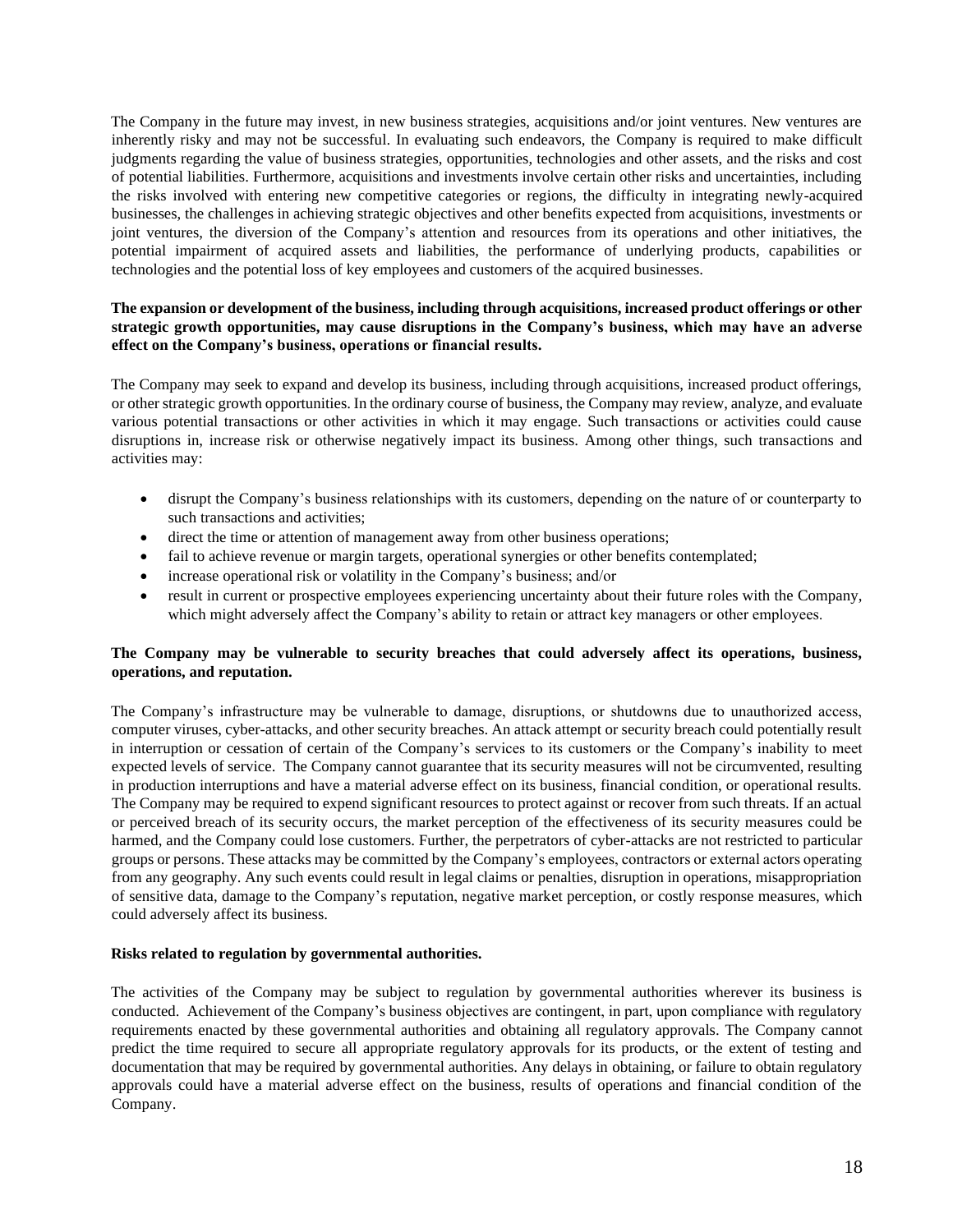The business of the Company is subject to rapid regulatory changes. Failure to keep up with such changes may adversely affect the business of the Company. Failure to follow regulatory requirements will have a detrimental impact on the business. Timing and nature of changes in legislation cannot be predicted and could irreparably harm the business.

#### **Risks related to protection of intellectual property rights.**

The future success of the Company's business is dependent upon the intellectual property rights surrounding the technology, including trade secrets, know-how and continuing technological innovation. Although the Company will seek to protect its proprietary rights through trademark registrations and patent applications, its actions may be inadequate to protect any proprietary rights or to prevent others from claiming violations of their proprietary rights. As of the date of this MD&A, NEXE has one (1) U.S. patent, one (1) pending PCT application (PCT/CA2020/050015), ten (10) US provisional patent applications and one (1) pending Canadian trademark application for "NEXE INNOVATIONS" There can be no assurance that other companies are not investigating or developing other technologies that are similar to the technology. In addition, effective intellectual property protection may be unenforceable or limited in certain countries, and the global nature of the Internet makes it impossible to control the ultimate designation of the Company's technology. Any of these claims, with or without merit, could subject the Company to costly litigation. If the protection of proprietary rights is inadequate to prevent unauthorized use or appropriation by third parties, the value of the Resulting Issuer's brand and other intangible assets may be diminished. Any of these events could have an adverse effect on the Company's business and financial results.

If third party patents or patent applications contain claims infringed by the Company's technology and these claims are valid, the Company may be unable to obtain licenses to these patents at a reasonable cost, if at all, and may also be unable to develop or obtain alternative technology. If such licenses cannot be obtained at a reasonable cost, the business could be significantly impacted. Further, the enforceability of the patents owned by the Company may be challenged and the Company's patents could be partially or wholly invalidated following challenges by third parties.

If a third party accuses the Company of infringing its intellectual property rights or if a third party commences litigation against the Company for the infringement of patent or other intellectual property rights, the Company may incur significant costs in defending such action, whether or not it ultimately prevails. Typically, patent litigation in the technology industry is expensive. Costs that the Company incurs in defending third party infringement actions would also include diversion of management's and technical personnel's time. In addition, parties making claims against the Company may be able to obtain injunctive or other equitable relief that could prevent the Company from further developing discoveries or commercializing its technology. In the event of a successful claim of infringement against the Company, it may be required to pay damages and obtain one or more licenses from the prevailing third party. If it is not able to obtain these licenses at a reasonable cost, if at all, it could encounter delays in product introductions and loss of substantial resources while it attempts to develop alternative technology. Defense of any lawsuit or failure to obtain any of these licenses could prevent the Company or its partners from commercializing available technology and could cause it to incur substantial expenditure.

The Company also relies on its trade secrets, which include information relating to the manufacture, development and administration of its technology. The protective measures that the Company employs may not provide adequate protection for its trade secrets. This could erode the Company's competitive advantage and materially harm its business. The Company cannot be certain that others will not independently develop the same or similar technologies on their own or gain access to trade secrets or disclose such technology, or that the Company will be able to meaningfully protect its trade secrets and unpatented know-how and keep them secret.

#### **Risks related to competition.**

To remain competitive, the Company will require a continued high level of investment in research and development, marketing, sales and client support. The Company may not have sufficient resources to maintain research and development, marketing, sales and client support efforts on a competitive basis which could materially and adversely affect the business, financial condition and results of operations of the Company.

The beverage industry is intensely competitive with respect to product, quality, convenience and price. NEXE faces significant competition in each of its channels and marketplaces. NEXE competes with major international beverage and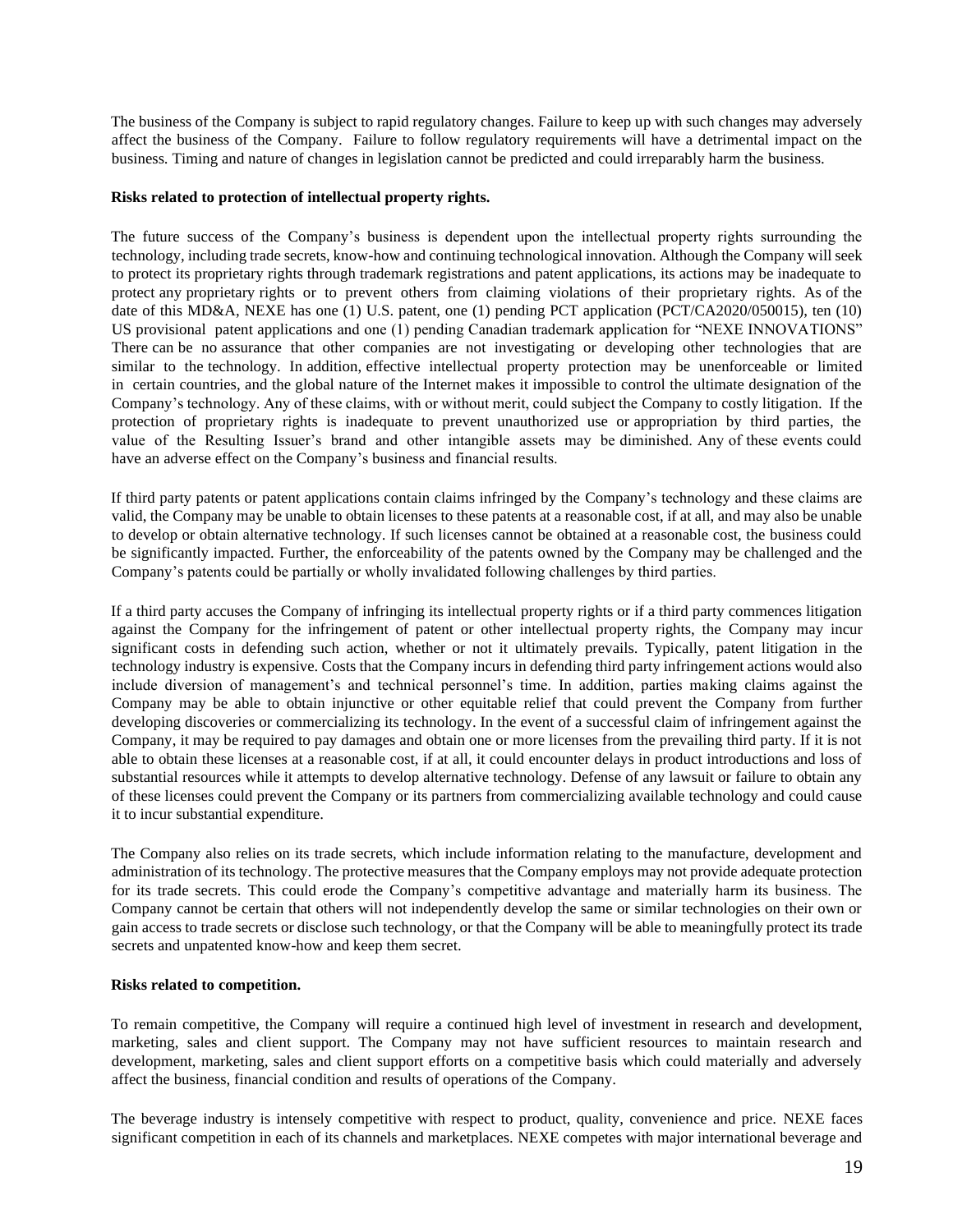appliance companies that operate in multiple geographic areas, as well as numerous companies that are primarily local in operation. The Company's ability to gain a share of sales in the global marketplace or in various local marketplaces or maintain or enhance its relationships with its partners and customers may be limited as a result of actions by competitors, including as a result of increased consolidation in the food and beverage industry and an increase in the number of competitive pod contract manufacturers.

Many of the Company's competitors and potential competitors are larger and have greater name recognition, longer operating histories, larger marketing budgets and significantly greater resources than the Company does. With the introduction of new technologies and market entrants, the Company expects competition to continue to intensify in the future. If the Company fails to compete effectively, its business will be harmed. For these reasons, the Company may not be able to compete successfully against its current and future competitors.

Some of the Company's current and potential competitors have significantly greater resources and better competitive positions in certain markets than the Company does. These factors may allow the Company's competitors to respond more effectively than the Issuer to new or emerging technologies and changes in market requirements. The Company's competitors may develop products, features, or services that are similar to the Company or that achieve greater market acceptance, may undertake more far-reaching and successful product development efforts or marketing campaigns, or may adopt more aggressive pricing policies. Certain competitors could use strong or dominant positions in one or more markets to gain a competitive advantage against the Company. As a result, the Company's competitors may acquire and engage users at the expense of the growth or engagement of its user base, which may negatively affect the Company's business and financial results.

The Company believes that its ability to compete effectively depends upon many factors both within and beyond the Company's control, including:

- the usefulness, ease of use, performance, and reliability of the Company's products and services compared to its competitors;
- customer service and support efforts;
- marketing and selling efforts;
- the Company's financial condition and results of operations;
- changes mandated by legislation, regulatory authorities, or litigation, some of which may have a disproportionate effect on the Company;
- acquisitions or consolidation within the Company's industry, which may result in more formidable competitors;
- the Company's ability to attract, retain, and motivate talented employees and consultants;
- the Company's ability to cost-effectively manage and grow its operations; and
- the Company's reputation and brand strength relative to that of its competitors.

For further information on the competitors of NEXE and the Company see *"Part II* – *Information Concerning NEXE – Narrative Description of the Business – Competitive Conditions."*

## **Risks related to management of growth.**

The Company may in the future, experience rapid growth and development in a relatively short period of time by aggressively marketing its products and services. The Company may be subject to growth related risks including capacity constraints and pressure on its internal systems and controls. The ability of the Company to manage growth effectively will require it to continue to implement and improve its operational and financial systems and to expand, train and manage its employee base. The inability of the Company to deal with this growth may have a material adverse effect on the Company's business, financial condition, results of operations and prospects.

## **Risks related to conflicts of interest.**

Certain of the directors and officers of the Company are also directors and officers of other companies, and conflicts of interest may arise between their duties as officers and directors of the Company and as officers and directors of such other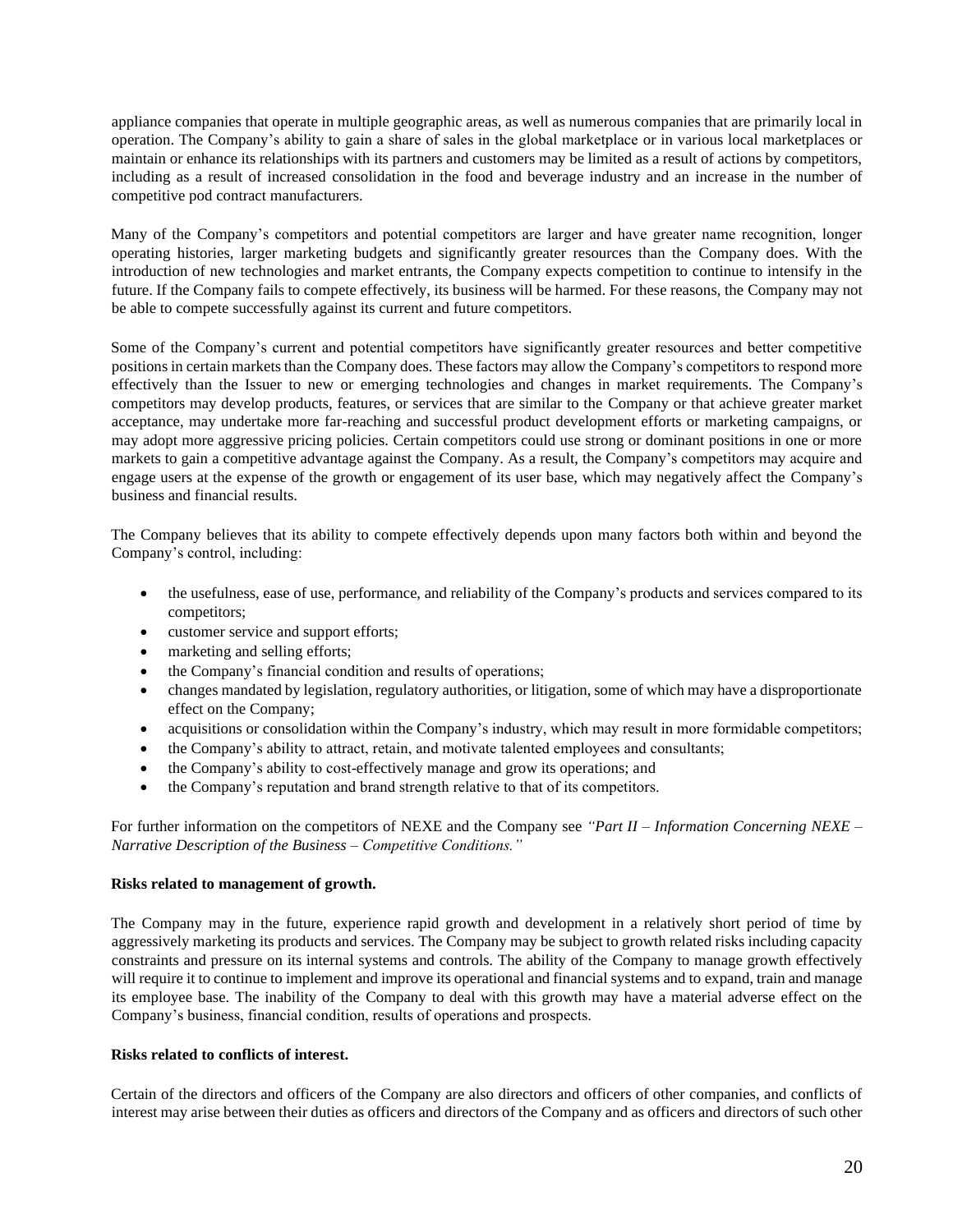companies. In addition, as applicable, such directors and officers will refrain from voting on any matter in which they have a conflict of interest.

#### **Additional financing requirements and access to capital.**

The Company may require additional funds for further research and development, sales and marketing, operations, working capital, and general corporate purposes. The Company may attempt to raise additional funds for these purposes through public or private equity or debt financing, collaborations with other companies, government grants and/or from other sources. There can be no assurance that additional funding or partnership will be available on terms acceptable to the Company. If additional funds are raised through further issuances of equity or convertible debt securities, existing shareholders could suffer significant dilution, and any new equity securities issued could have rights, preferences and privileges superior to those of holders of Company Shares. Any debt financing secured in the future could involve restrictive covenants relating to capital raising activities and other financial and operational matters, which may make it more difficult for the Company to obtain additional capital or to pursue business opportunities, including potential acquisitions. If adequate funds are not obtained, the Company may be required to reduce, curtail, or discontinue operations.

#### **Product recalls and/or product liability may adversely impact the Company.**

The Company will be subject to regulation by a variety of regulatory authorities. In the event that the Company, does not adhere to product safety requirements or its quality control standards, it might not identify a deficiency before its ships its products to customers. The failure to produce products that adhere to the Company's quality control standards could damage its reputation and brands and lead to customer litigation against the Company and the Company may be required to remove or recall those products at a substantial cost. The Company may be unable to recover costs related to product recalls.

#### **The Company's business will be highly dependent on sales of coffee, and if demand for coffee decreases, its business would suffer.**

Because the Company is highly dependent on consumer demand for coffee, a shift in consumer preferences away from coffee or its product offerings would harm the business more than if it had more diversified product offerings. If customer demand for coffee decreases, its sales would decrease and the Company would be materially adversely affected.

Future revenues are dependent on demand for coffee. Demand for coffee and demand for single-cup brewing systems is affected by many factors, including:

- Changes in consumer tastes and preferences;
- Changes in consumer lifestyles;
- National, regional and local economic conditions;
- Perceptions or concerns about the environmental impact of the products;
- Demographic trends; and
- Perceived or actual health benefits or risks.

#### **Risks related to volatility of share price, absence of dividends and fluctuation of operating results.**

Market prices for the securities of technology companies have historically been highly volatile. Factors such as fluctuation of the Company's operating results, announcements of technological innovations, patents or new commercial products by the Company or competitors, and other factors could have a significant effect on the share price or trading volumes for the Company Shares. The Company has not paid dividends to date and the Company does not expect to pay dividends in the foreseeable future.

#### **Risks related to no assurance of active trading market.**

There can be no assurances that an active trading market in the Company Shares on the Exchange will be sustained.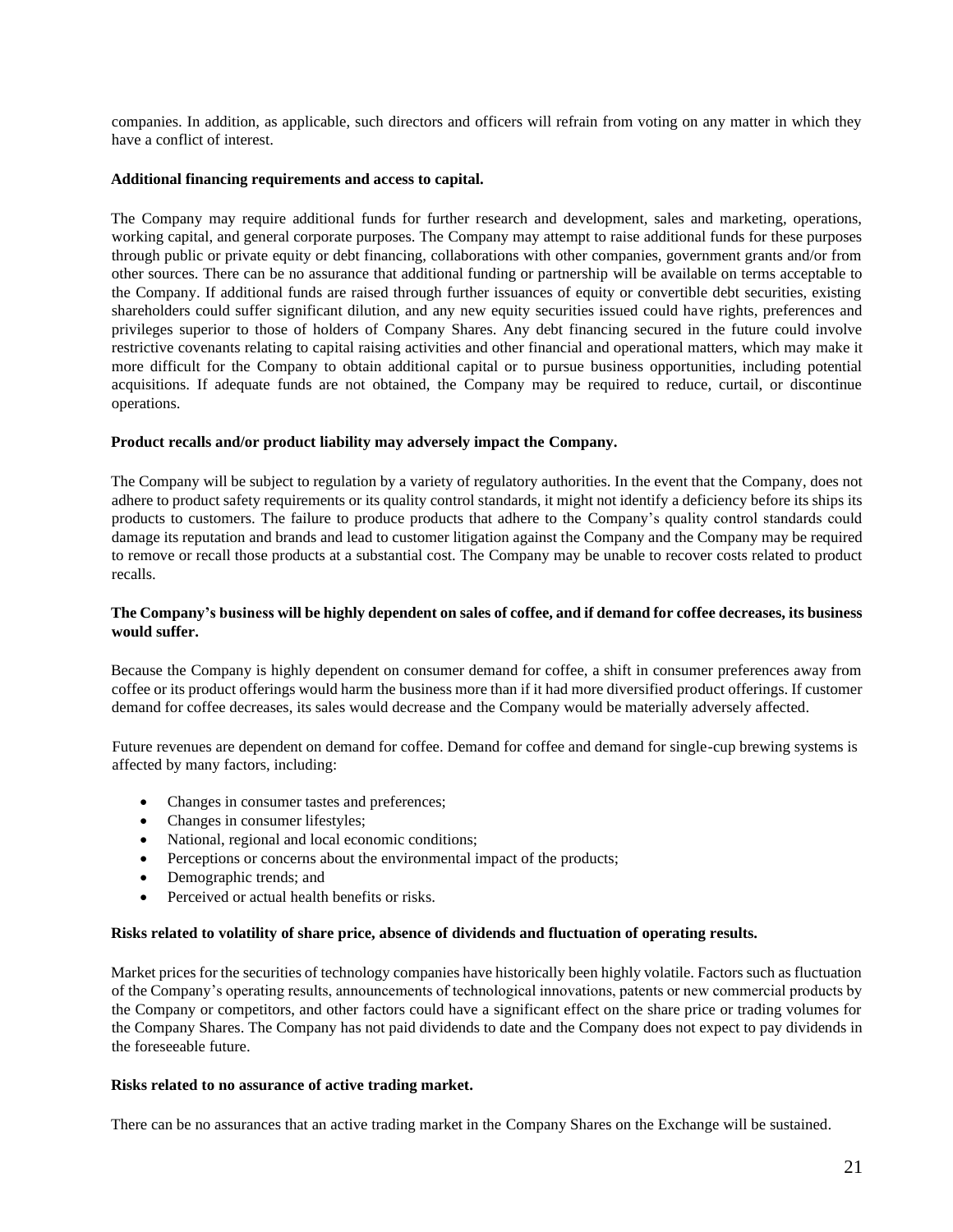#### **Risks related to equity dilution to shareholders.**

The issuance of any equity securities could, and the issuance of any additional shares will, cause the Company's existing shareholders to experience dilution of their ownership interests.

Any additional issuance of shares or a decision to acquire other businesses through the sale of equity securities may dilute investors' interests, and investors may suffer dilution in their net book value per share depending on the price at which such securities are sold. Such issuance may cause a reduction in the proportionate ownership and voting power of all other shareholders. The dilution may result in a decline in the price of the Company's Shares.

## **Risks related to value of securities.**

The value of the Company's Shares may be reduced for a number of reasons, many of which are outside the control of the Company, including:

- general economic and political conditions in Canada, the United States and globally;
- governmental regulation of the beverage industry including coffee pods;
- failure to achieve desired outcomes by the Company;
- failure to obtain industry partner and other third-party consents and approvals, when required;
- stock market volatility and market conditions;
- competition for, among other things, capital, and skilled personnel;
- the need to obtain required approvals from regulatory authorities;
- revenue and operating results failing to meet expectations in any particular period;
- investor perception of the beverage, coffee and single-serve coffee industries;
- limited trading volume of the Company's Shares;
- announcements relating to the Company's business or the businesses of the Company's competitor's; and
- the Company's ability or inability to raise additional funds.

#### **Risks related to use of proceeds.**

Although the Company has set out its intended use of proceeds in this MD&A, these intended uses are estimates only and subject to change. While management does not contemplate any material variation, management does retain broad discretion in the application of such proceeds. The failure by the Company to apply these funds effectively could have a material adverse effect on the Issuer's business, including the Company's ability to achieve its stated business objectives.

## **Risks related to global economic and financial deterioration impeding access to capital or increasing the cost of capital.**

Market events and conditions, including disruption in the Canadian, U.S. and international financial markets and other financial systems and the deterioration of Canadian, U.S. and global economic and financial market conditions, could, among other things, impact currency trading and impede access to capital or increase the cost of capital, which would have an adverse effect on the Company's ability to fund its working capital and other capital requirements. Current and future conditions in the domestic and global economies remain uncertain. As a result, it is difficult to estimate the level of growth or contraction for the economy as a whole. It is even more difficult to estimate growth or contraction in various parts, sectors and regions of the economy, including the market area in which the Company will participate.

#### **Risks related to litigation.**

The Company and/or its directors and officers may be subject to a variety of civil or other legal proceedings, with or without merit. From time to time in the ordinary course of its business, the Company may become involved in various legal proceedings, including commercial, employment and other litigation and claims, as well as governmental and other regulatory investigations and proceedings. Such matters can be time-consuming, divert management's attention and resources and cause the Company to incur significant expenses. Furthermore, because litigation is inherently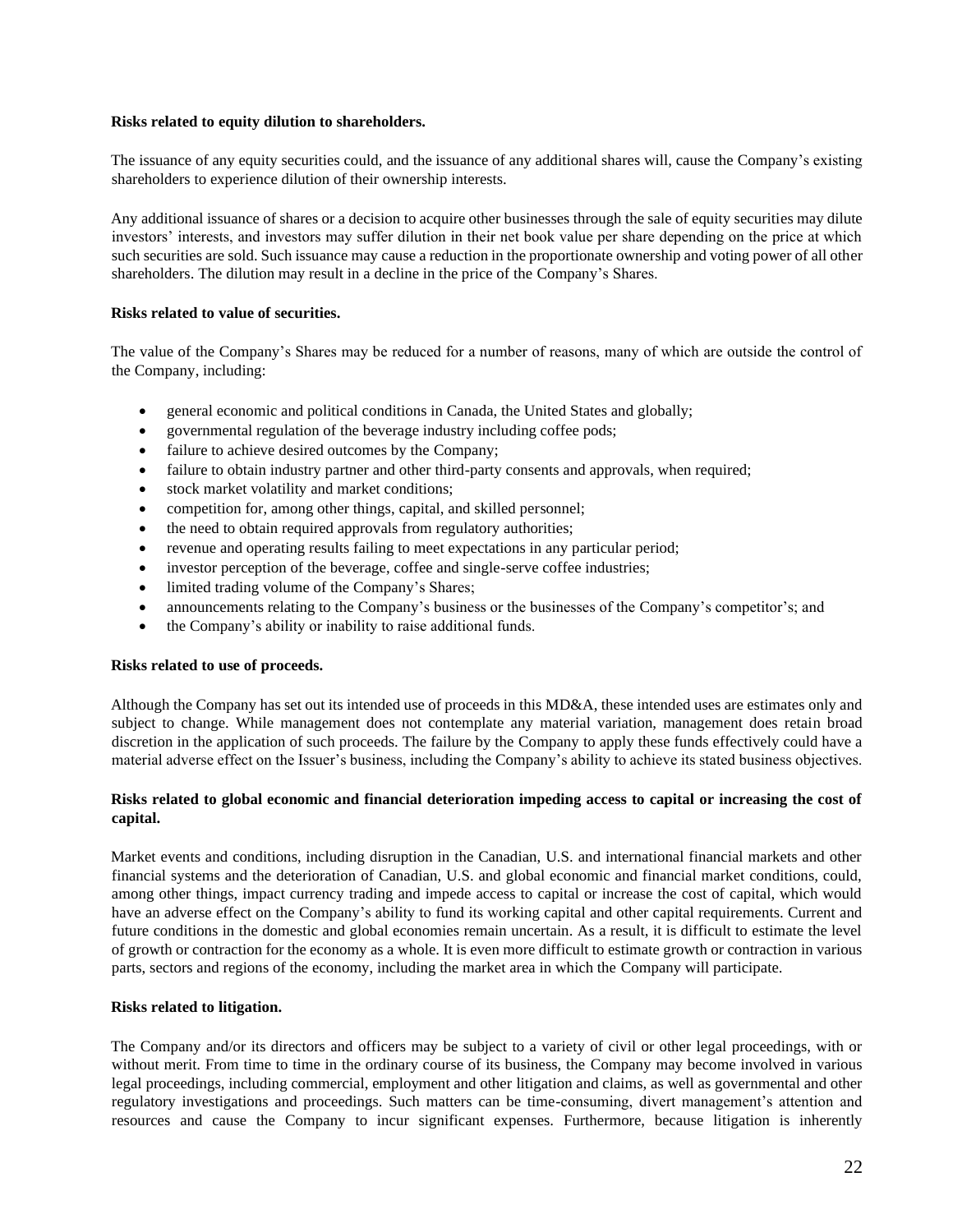unpredictable, the results of any such actions may have a material adverse effect on the Company's business, operating results or financial condition.

#### **Risks related to reporting issuer status.**

As a reporting issuer, the Company will be subject to reporting requirements under applicable securities law and stock exchange policies. Compliance with these requirements will increase legal and financial compliance costs, make some activities more difficult, time consuming or costly, and increase demand on existing systems and resources. Among other things, the Company will be required to file annual, quarterly and current reports with respect to its business and results of operations and maintain effective disclosure controls and procedures and internal controls over financial reporting. In order to maintain and, if required, improve disclosure controls and procedures and internal controls over financial reporting to meet this standard, significant resources and management oversight may be required. As a result, management's attention may be diverted from other business concerns, which could harm the Company's business and results of operations. The Company may need to hire additional employees to comply with these requirements in the future, which would increase its costs and expenses.

Management of the Company expects that being a reporting issuer will make it more expensive to maintain director and officer liability insurance. This factor could also make it more difficult for the Company to retain qualified directors and executive officers.

#### **Economic environment and global economic risk.**

The Company's operations could be affected by the economic context should the unemployment level, interest rates or inflation reach levels that influence consumer trends and consequently, impact the Company's sales and profitability.

Any economic slowdown and downturn of global capital markets could make the raising of capital by equity or debt financing more difficult. Access to financing has been negatively impacted by the ongoing global economic risks. These factors may impact the Company's ability to raise equity or obtain loans and other credit facilities in the future and on terms favourable to the Company. If uncertain market conditions persist, the Company's ability to raise capital could be jeopardized, which could have an adverse impact on the Company's operations and the trading price of the Company's Shares on the stock exchange.

#### **Climate change may have a long-term adverse impact on the Company's business and results of operations.**

There is increasing concern that a gradual increase in global average temperatures due to increased concentration of carbon dioxide and other greenhouse gases in the atmosphere will cause significant changes in weather patterns around the globe and an increase in the frequency and severity of natural disasters. Decreased agricultural productivity in certain regions of the world as a result of changing weather patterns may limit availability or increase the cost of key agricultural commodities, such as coffee, which are important sources of ingredients for the Company's business and products, and could impact the food security of communities around the world. Increased frequency or duration of extreme weather conditions could also impair production capabilities, disrupt the Company's supply chain or impact demand for its products. As a result, the effects of climate change could have a long-term adverse impact on the business and results of operations.

#### **Business interruptions resulting from the COVID-19 outbreak or similar public health crises could cause a disruption to the development and distribution of products and adversely impact business.**

Public health crises such as pandemics or similar outbreaks could adversely impact the Company's business. In December 2019, a novel strain of a virus named SARS-CoV-2 (severe acute respiratory syndrome coronavirus 2), or coronavirus, which causes COVID-19 surfaced in Wuhan, China and has reached multiple other regions and countries, including Surrey, British Columbia, Canada where NEXE's primary office and facility is located. The coronavirus pandemic is evolving, and to date has led to the implementation of various responses, including government-imposed quarantines, travel restrictions and other public health safety measures. The extent to which the coronavirus impacts the demand for the Company's products and the Company's operations or those of third-party partners, will depend on future developments, which are highly uncertain and cannot be predicted with confidence, including the duration of the outbreak,